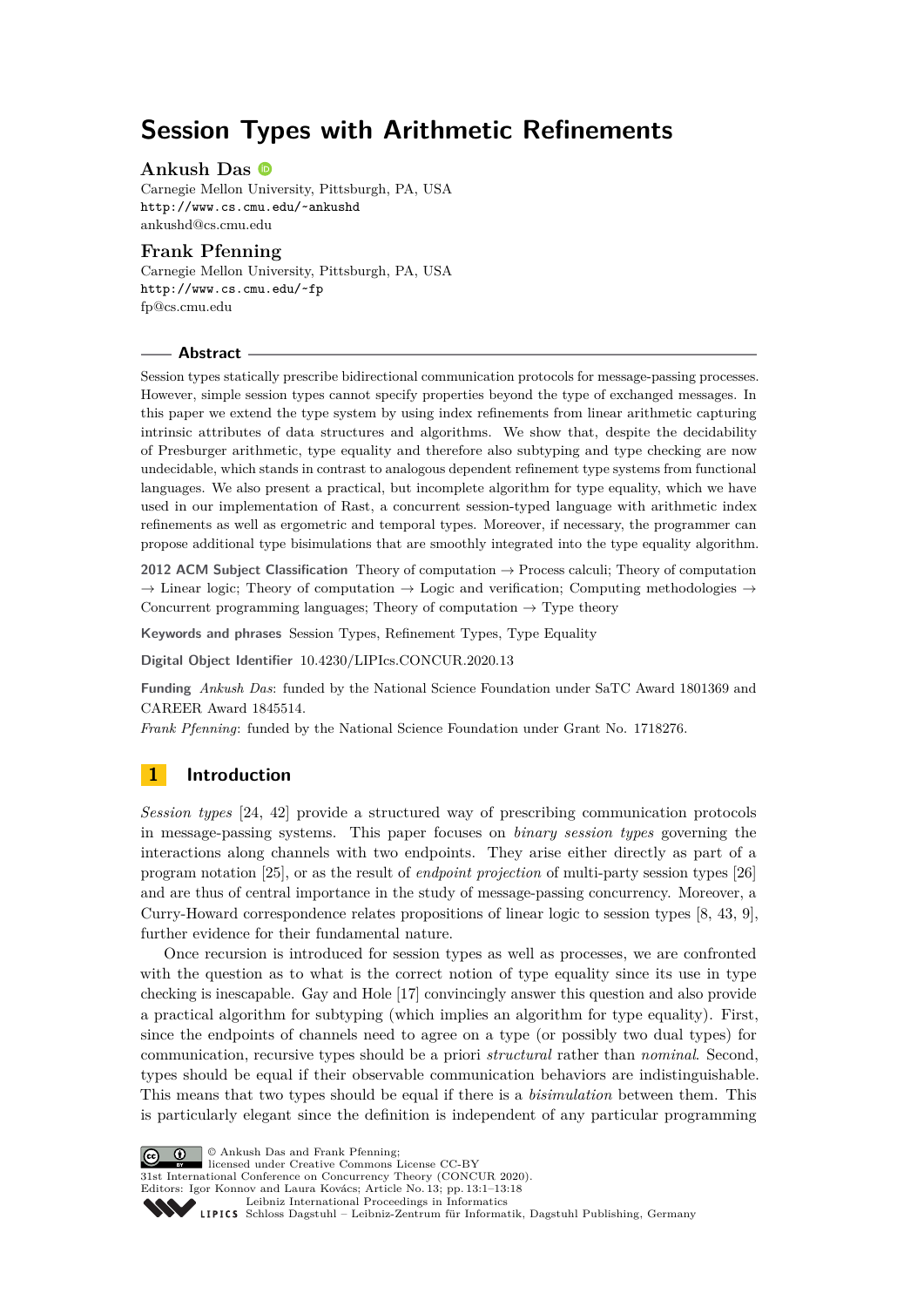#### **13:2 Session Types with Arithmetic Refinements**

language in which session types are embedded, or whether they are checked statically or dynamically. The algorithm for type equality then constructs a bisimulation. It terminates because the number of pairs of types that might be related by the bisimulation is finite.

Like any type system, basic session types are limited in the kind of properties they can express, which has led to some generalizations such as polymorphic [\[43,](#page-17-1) [7,](#page-15-2) [21\]](#page-16-4) and context-free [\[38\]](#page-17-3) session types, each with its own questions for type equality. In this paper we propose a natural *linear arithmetic refinement* of session types, which allows us to capture a number of significant properties of message-passing communication such as size or value of data structures, number of messages exchanged or delay in those messages. In conception, this refinement is closely related to *indexed types* or *value-dependent types* familiar from functional languages [\[47,](#page-17-4) [46,](#page-17-5) [37\]](#page-17-6), where the indices are arithmetic expressions.

To our surprise, despite an eminently decidable index domain, the type equality problem becomes undecidable. We show this via a reduction from the non-halting problem for two-counter machines [\[30\]](#page-16-5). Analyzing this reduction in detail shows that the problem is already undecidable for a single type constructor (pick either internal  $(\oplus)$  or external  $(\&)$ ) choice, in addition to arithmetic refinements). While our type system is equirecursive to aid in the simplicity of programming, even retreating to isorecursive types leaves the problem undecidable. Finally, one may be tempted to blame the quantifiers in Presburger arithmetic, but our reduction shows that even if we restrict ourselves to linear arithmetic with universal prefix quantification only, type equality remains undecidable.

A retrenchment to a *nominal* interpretation of recursive types would rule out too many programs and complicate communications, so we develop a sound but incomplete algorithm. Our experience with the Rast implementation [\[14\]](#page-15-3) to date shows that it is effective in practice (see [Section 6](#page-11-0) for further discussion).

Most closely related is the design of LiquidPi [\[22\]](#page-16-6), but it refines only basic data types such as int rather than equirecursively defined session types. The resulting system has a decidable subtyping problem and even type inference (under reasonable assumptions on the constraint domain), but it cannot express many of our motivating examples. Along similar lines, refinements of basic data types together with subtyping have been proposed for *runtime monitoring* of binary session-typed communication [\[20,](#page-16-7) [19\]](#page-16-8). Label-dependent session types [\[39\]](#page-17-7) also support types indexed by natural numbers using a fixed schema of iteration with a particular unfolding equality, rather than arbitrary recursion and bisimulation. Zhou et al. [\[49,](#page-17-8) [48\]](#page-17-9) refine base types with arithmetic expressions in the context of multiparty session types without recursive types. In this simpler setting, they obtain a decidable notion of type equality. Further related work can be found in [Section 7.](#page-13-0)

# **2 Basic Session Types**

We review the basic language of binary session types. We take the intuitionistic point of view [\[8,](#page-15-0) [9\]](#page-15-1), since our experiments and motivating examples have been carried out in Rast [\[14\]](#page-15-3). Changes for a classical view [\[43\]](#page-17-1) are minimal and do not affect our results or algorithms. We would add a type  $\perp$  dual to **1**, and replace the  $\sim$  operator with  $\mathcal{V}$  with only minor changes to the remainder of the development.

|  | $A, B, C \ ::= \ \oplus \{\ell : A_{\ell}\}_{\ell \in L}$ | send label $k \in L$    | continue at type $A_k$ |
|--|-----------------------------------------------------------|-------------------------|------------------------|
|  | $\&\{\ell: A_{\ell}\}_{\ell \in L}$                       | receive label $k \in L$ | continue at type $A_k$ |
|  | $A\otimes B$                                              | send channel $a : A$    | continue at type $B$   |
|  | $A \rightarrow B$                                         | receive channel $a : A$ | continue at type $B$   |
|  |                                                           | send close message      | no continuation        |
|  | $\vee$                                                    | defined type variable   |                        |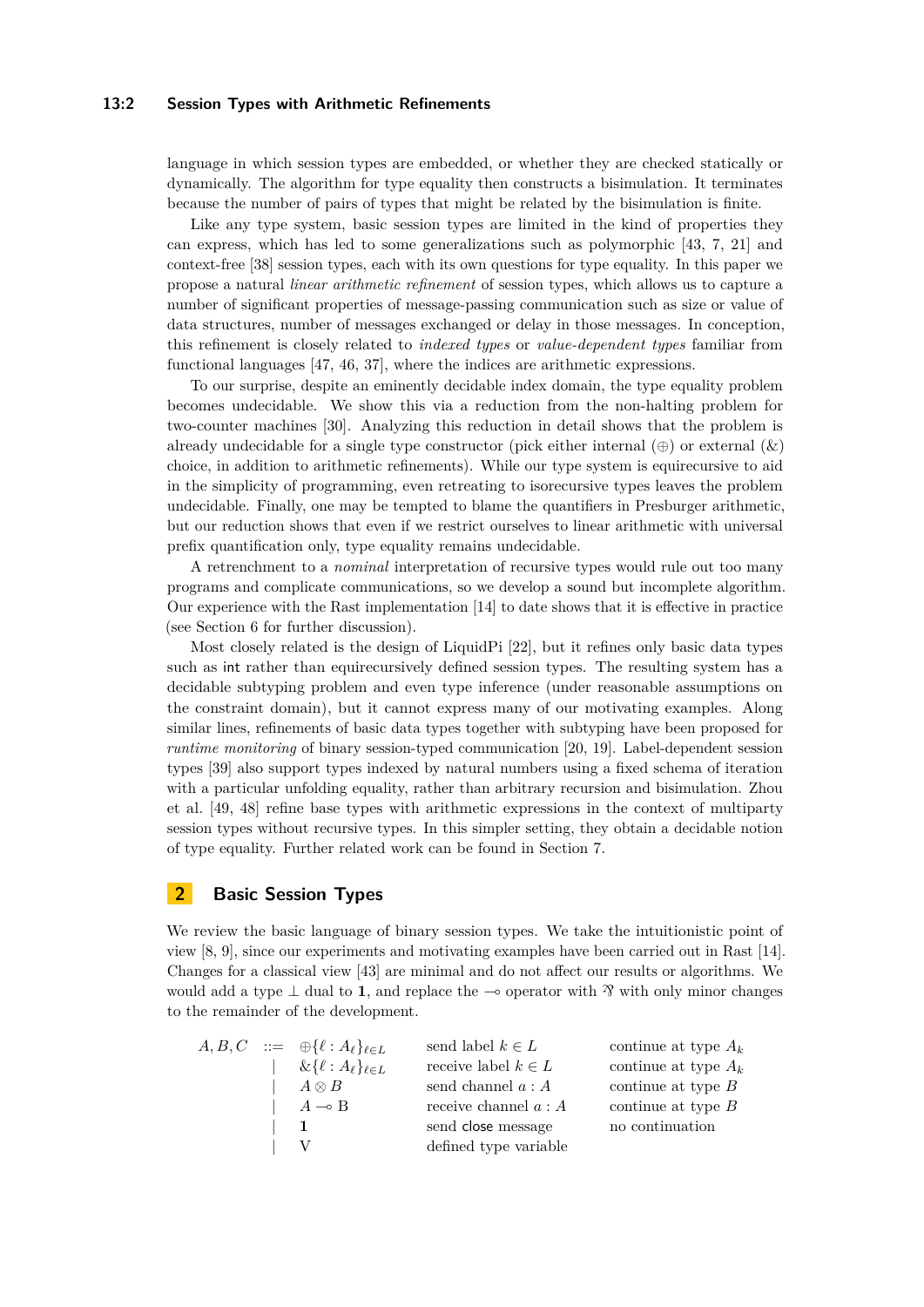We provide a brief description of the operational behavior of the types from the provider's point of view. The provider of  $\bigoplus \{ \ell : A_{\ell} \}_{\ell \in L}$  sends a label  $k \in L$  and continues to provide  $A_k$ . Dually, the provider of  $\&\{\ell : A_\ell\}_{\ell \in L}$  receives one of the labels in *L*. The provider of *A* ⊗ *B* sends a channel of type *A* and continues to provide *B*, whereas the process providing  $A \rightarrow B$  receives a channel of type *A* and provides *B*. Finally, the provider of **1** sends a close message and terminates.

We assume that labels  $\ell \in L$  (for a finite, nonempty set *L*) and close messages can be observed, but the identity of channels can not. Instead any *communication* along channels that are sent and received can be observed in turn. Based on this notion, we adopt *type bisimulations* from Gay and Hole [\[17\]](#page-16-3). Rather than an explicit recursive type constructor  $\mu$ we postulate a *signature*  $\Sigma$  with definitions of type variables *V*.

Signature  $\Sigma ::= \cdot | \Sigma, V = A$ 

In a *valid signature* all definitions  $V = A$  are *contractive*, that is,  $A$  is not itself a type variable. This allows us to take an *equirecursive* view of type definitions, which means that unfolding a type definition does not require communication. We can easily adapt our definitions to an *isorecursive* view [\[28,](#page-16-9) [15\]](#page-15-4) with explicit unfold messages (see the remark at the end of [Section 4\)](#page-5-0). All type variables *V* occurring in a valid signature may refer to each other and must be defined, and all type variables defined in a signature must be distinct.

**► Definition 1.** We define unfold $\sum V = A$  if  $V = A \in \Sigma$  and unfold $\sum (A) = A$  *otherwise.* 

<span id="page-2-1"></span>**► Definition 2.** *A relation*  $\mathcal{R}$  *on types is a type bisimulation if*  $(A, B) \in \mathcal{R}$  *implies that for*  $S = \text{unfold}_{\Sigma}(A), T = \text{unfold}_{\Sigma}(B)$  *we have* 

 $\blacksquare$  If  $S = \bigoplus \{ \ell : A_{\ell} \}_{\ell \in L}$  then  $T = \bigoplus \{ \ell : B_{\ell} \}_{\ell \in L}$  and  $(A_{\ell}, B_{\ell}) \in \mathcal{R}$  for all  $\ell \in L$ .

 $\blacksquare$  If  $S = \&\{\ell : A_{\ell}\}_{\ell \in L}$  then  $T = \&\{\ell : B_{\ell}\}_{\ell \in L}$  and  $(A_{\ell}, B_{\ell}) \in \mathcal{R}$  for all  $\ell \in L$ .

 $\blacksquare$  *If*  $S = A_1 \otimes A_2$ *, then*  $T = B_1 \otimes B_2$  *and*  $(A_1, B_1) \in \mathcal{R}$  *and*  $(A_2, B_2) \in \mathcal{R}$ *.* 

 $\blacksquare$  *If*  $S = A_1 \multimap A_2$ , then  $T = B_1 \multimap B_2$  and  $(A_1, B_1) \in \mathcal{R}$  and  $(A_2, B_2) \in \mathcal{R}$ .

 $\blacksquare$  *If*  $S = 1$  *then*  $T = 1$ *.* 

▶ **Definition 3.** *We say that A is* equal *to B, written*  $A ≡ B$ *, if there is a type bisimulation*  $\mathcal{R}$  *such that*  $(A, B) \in \mathcal{R}$ *.* 

As two simple running examples we use an interface to a queue and the representation of binary numbers as sequences of bits.

<span id="page-2-0"></span>**Example 4** (Queues, v1). A queue provider offers a choice (indicated by  $\&$ ) of either receiving an **ins** label followed by a channel of type  $A$  (denoted by  $\infty$ ) to insert into the queue, or a **del** label to delete an element from the queue. In the latter case, the queue provider has a choice (indicated by ⊕) of either responding with the label **none** (if there is no element in the queue) and closes the channel (indicated by **1**), or the label some followed by an element of type *A* (denoted by  $\otimes$ ) and recurses to await the next round of interactions. We view queue<sub>A</sub> as a family of types, one for each  $A$ , to avoid introducing explicit polymorphic type constructors.

$$
\begin{aligned} \mathsf{queue}_A = \& \{ \mathbf{ins} : A \multimap \mathsf{queue}_A, \\ \mathbf{del} : \oplus \{ \mathbf{none} : \mathbf{1}, \\ \mathbf{some} : A \otimes \mathsf{queue}_A \} \} \end{aligned}
$$

► **Example 5** (Binary Numbers, v1). A process representing a binary number either sends a label **e** representing the number 0 and closes the channel, or one of the labels **b0** (bit 0) or **b1** (bit 1) followed by remaining bits (by recursing). We assume a "little endian" form, that is, the least significant bit is sent first.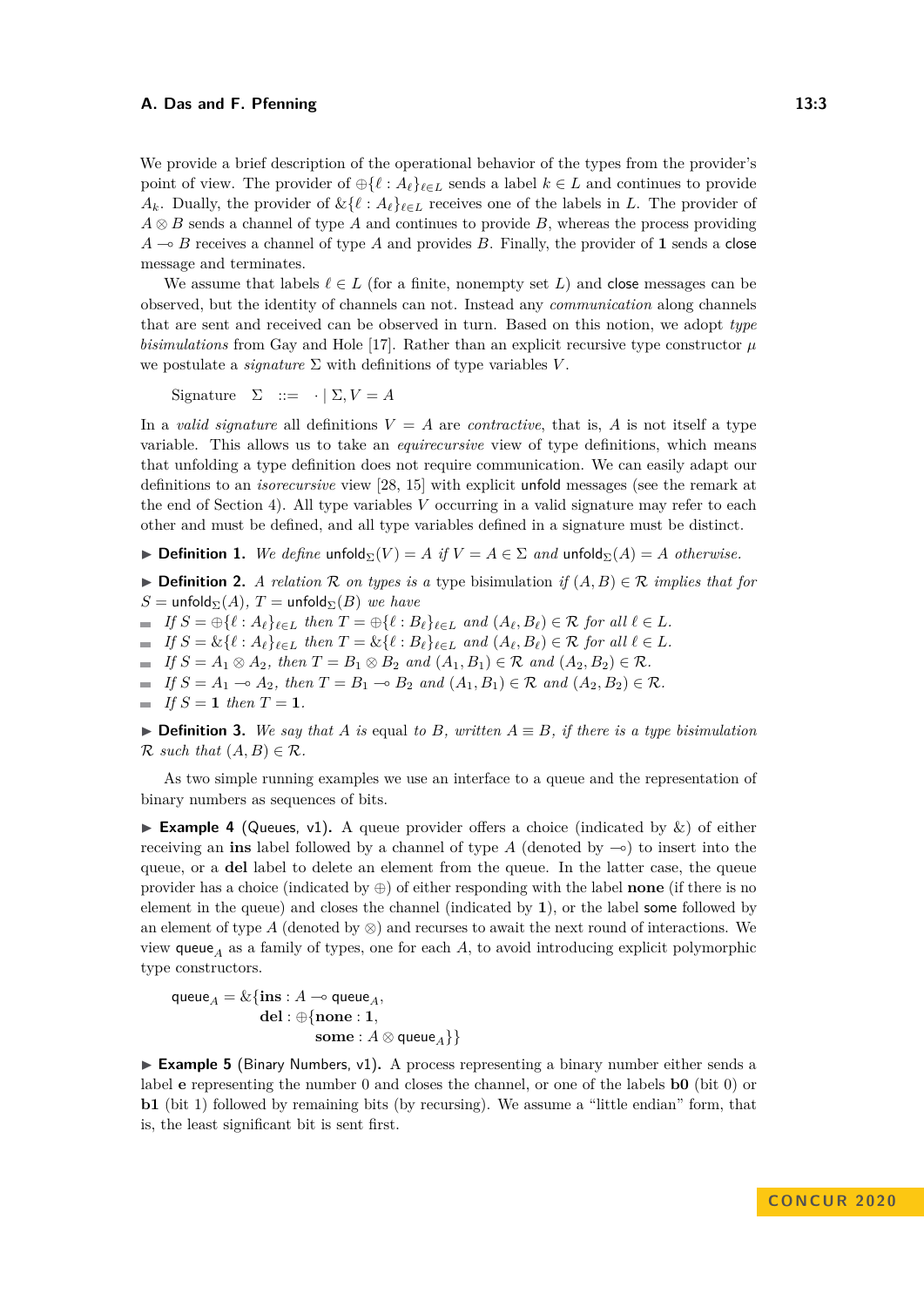$\text{bin} = \bigoplus \{ \text{b0} : \text{bin}, \text{b1} : \text{bin}, \text{e} : 1 \}$ 

As examples of message sequences along a fixed channel, we would have

| $e:$ close                                           | representing 0      |
|------------------------------------------------------|---------------------|
| $\mathbf{b0} : \mathbf{e} : \mathsf{close}$          | also representing 0 |
| $\mathbf{b0}$ ; $\mathbf{b1}$ ; $\mathbf{e}$ ; close | representing 2      |
| $b1$ ; $b0$ ; $b1$ ; $b1$ ; $e$ ; close              | representing 13     |

# <span id="page-3-0"></span>**3 Arithmetic Refinements**

Before we extend our language of types formally, we revisit the examples in order to motivate the specific constructs available. We write  $V[\bar{e}]$  for a type indexed by a sequence of arithmetic expressions *e*. Since it has been appropriate for most of our examples, we restrict ourselves to natural numbers rather than arbitrary integers.

► **Example 6** (Queues, v2). The provider of a queue should be constrained to answer **none** exactly if the queue contains no elements and **some** if it is nonempty. The queue type from [Example 4](#page-2-0) does not express this. This means a client may need to have some redundant branches to account for responses that should be impossible. We now define the type queue<sub>*A*</sub> $[n]$  to stand for a queue with exactly *n* elements.

 $\mathsf{queue}_A[n] = \& \{ \mathbf{ins} : A \multimap \mathsf{queue}_A[n+1],$  $\textbf{del}: \oplus \{\textbf{none}: ?\{n=0\}.\ \textbf{1},$  ${\bf some}: ?\{n>0\}$ .  $A\otimes {\sf queue}_A[n-1]\}$ 

The first branch is easy to understand: if we add an element to a queue of length *n*, it subsequently contains  $n + 1$  elements. In the second branch we *constrain* the arithmetic variable *n* to be equal to 0 if the provider sends **none** and positive if the provider sends **some**. In the latter case, we subtract one from the length after an element has been dequeued.

Conceptually, the type  $\{\phi\}$ *. A* means that the provider must *send* a proof *p* of  $\phi$ , so it corresponds to ∃*p* : *φ. A*. A characteristic of *type refinement*, in contrast to fully dependent types, is that the computation of *A* and thus, the execution of processes can only depend on the *existence* of a proof, but not on its form (known in type theory as *proof irrelevance*). More concretely, the process types and terms cannot refer to the proof *p*. This irrelevance property combined with the decidability of our index domain means that no actual proof needs to be sent (since one can be constructed from  $\phi$  automatically, if needed), just a token *asserting* its existence. There is also a dual constructor  $\{\phi\}$ . A that licenses the *assumption* of *φ*, which, conceptually, corresponds to *receiving* a proof of *φ*.

**Example 7** (Binary Numbers,  $v^2$ ). The indexed type bin[*n*] should represent a binary number with value *n*. Because the least significant bit comes first, we expect, for example, that  $\text{bin}[n] = \bigoplus \{\textbf{b0} : ?\{2 \mid n\} \cdot \text{bin}[n/2], ...\}$  (*a* | *b* denotes *a* divides *b*). However, while divisibility is available in Presburger arithmetic, division itself is not; instead, we can express the constraint and the index of the recursive occurrence using quantification.

$$
\begin{aligned} \text{bin}[n] &= \bigoplus \{ \mathbf{b0} : \exists k. ? \{ n = 2 * k \}. \text{bin}[k], \\ & \mathbf{b1} : \exists k. ? \{ n = 2 * k + 1 \}. \text{bin}[k], \\ & \mathbf{e} : ? \{ n = 0 \}. \mathbf{1} \} \end{aligned}
$$

As a further refinement, we could rule out leading zeros by adding the constraint *n >* 0 in the branch for **b0** (in branch **b1**,  $n = 2k + 1$  implies  $n > 0$  so the constraint implicitly holds).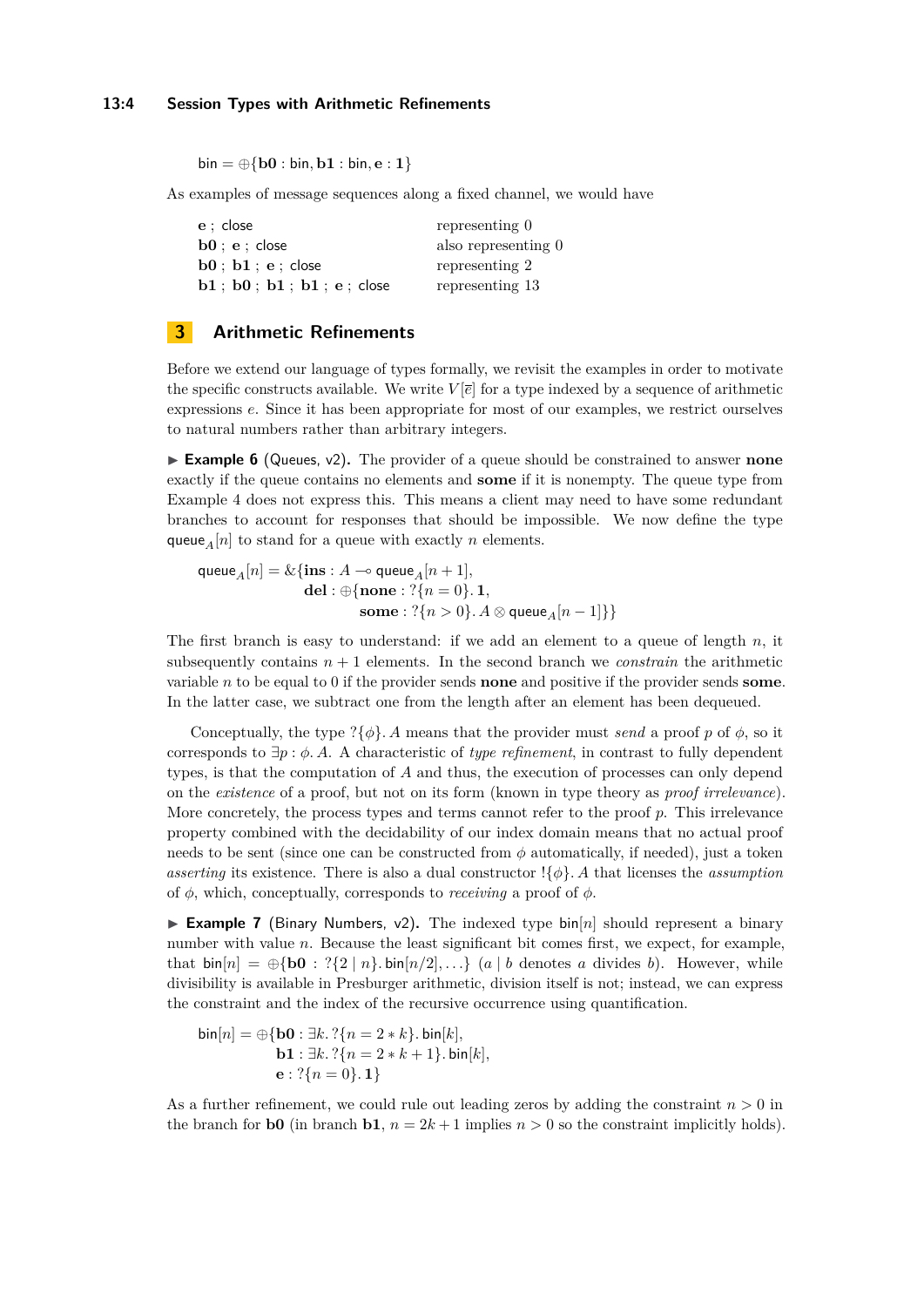We now extend our definitions to account for these new constructs. Below, *i* represents a constant, *n* is a natural number variable and  $(i | e)$  means *i* divides *e*.

| Types     | $A \nightharpoonup = \dots$ |                                                           |                                                                                                                                                |                           |
|-----------|-----------------------------|-----------------------------------------------------------|------------------------------------------------------------------------------------------------------------------------------------------------|---------------------------|
|           |                             | $?\{\phi\}$ . A                                           | assert $\phi$                                                                                                                                  | continue at type A        |
|           |                             | $\{\phi\}.A$                                              | assume $\phi$                                                                                                                                  | continue at type $A$      |
|           |                             | $\exists n. A$                                            | send number i                                                                                                                                  | continue at type $A[i/n]$ |
|           |                             |                                                           | $\forall n. A$ receive number i                                                                                                                | continue at type $A[i/n]$ |
|           |                             |                                                           | $V[\bar{e}]$ variable instantiation                                                                                                            |                           |
|           |                             |                                                           | Arith. Expressions $e ::= i   e + e   e - e   i \times e   (i   e)   n$                                                                        |                           |
|           |                             |                                                           | Arith. Propositions $\phi ::= e = e   e > e   \top   \bot   \phi \wedge \phi   \phi \vee \phi   \neg \phi   \exists n. \phi   \forall n. \phi$ |                           |
| Signature |                             | $\Sigma$ ::= $\cdot   \Sigma, V[\overline{n}   \phi] = A$ |                                                                                                                                                |                           |
|           |                             |                                                           |                                                                                                                                                |                           |

An indexed type definition  $V[\bar{n} | \phi] = A$  containing an optional proposition  $\phi$  requires every instantiation  $\bar{e}$  (in  $V[\bar{e}]$ ) of the sequence of variables  $\bar{n}$  to satisfy  $\phi[\bar{e}/\bar{n}]$ . This is verified statically when a type signature is checked for validity, as defined below. We use  $V$  for a collection of arithmetic variables and  $C$  (to signify *constraints*) for an arithmetic proposition occurring among the antecedents of a judgment. We then have the following rules defining the validity of signatures ( $\vdash \Sigma$  *signature*), declarations ( $\vdash_{\Sigma} \Sigma'$  valid), and types  $(V; \mathcal{C} \vdash_{\Sigma} A \text{ valid})$  where V is a collection of arithmetic variables including all free variables in constraint  $\mathcal C$  and type  $\mathcal A$ . We silently rename variables so that  $n$  does not already occur in *V* in the ∃*V* and  $\forall V$  rules. We also call upon the semantic entailment judgment *V*;  $\mathcal{C} \models \phi$ which means that  $\forall V \in \mathcal{C} \supset \phi$  holds in arithmetic and  $\models \phi$  abbreviates  $\cdot$ ;  $\top \models \phi$ .

$$
\frac{\vdash_{\Sigma} \Sigma \text{ valid}}{\vdash \Sigma \text{ signature}} \qquad \frac{\vdash_{\Sigma} \Sigma' \text{ valid } \overline{n} \text{ ; } \phi \vdash_{\Sigma} A \text{ valid } A \neq V'[ \overline{e}']}{\vdash_{\Sigma} (\cdot) \text{ valid}} \qquad \frac{\vdash_{\Sigma} \Sigma' \text{ valid } \overline{n} \text{ ; } \phi \vdash_{\Sigma} A \text{ valid } A \neq V'[ \overline{e}']}{\vdash_{\Sigma} \Sigma', V[\overline{n} \mid \phi] = A \text{ valid}}}{\mathcal{V} \text{ ; } C \vdash_{\Sigma} ?\{\phi\} \text{ . } A \text{ valid } ?V} \qquad \frac{\mathcal{V} \text{ ; } C \land \phi \vdash_{\Sigma} A \text{ valid } \text{ !} V}{\mathcal{V} \text{ ; } C \vdash_{\Sigma} !\{\phi\} \text{ . } A \text{ valid } !V}
$$
\n
$$
\frac{\mathcal{V}, n \text{ ; } C \vdash_{\Sigma} A \text{ valid } \exists V^n \qquad \frac{\mathcal{V}, n \text{ ; } C \vdash_{\Sigma} A \text{ valid } \forall V^n}{\mathcal{V} \text{ ; } C \vdash_{\Sigma} \forall n \text{ . } A \text{ valid } \forall V^n}
$$
\n
$$
\frac{V[\overline{n} \mid \phi] = A \in \Sigma \quad \mathcal{V} \text{ ; } C \vdash_{\Sigma} V[\overline{e}] \text{ valid } \text{tdef}
$$

We elide the compositional rules for all the other type constructors. Since we like to work over natural numbers rather than integers, it is convenient to assume that every definition  $V[\overline{n}] = A$  abbreviates  $V[\overline{n} | \overline{n} \geq 0] = A$ . This means that in valid signatures every occurrence  $V[\bar{e}]$  is such that  $\bar{e} > 0$  follows from the known constraints.

▶ Example 8. The declaration

$$
\begin{aligned} \text{queue}_A[n] = \&\{\mathbf{ins}: A \multimap \text{queue}_A[n+1],\\ \text{del}: \oplus \{\text{none}: \text{?}\{n=0\}.~\textbf{1},\\ \text{some}: \text{?}\{n>0\}.~A \otimes \text{queue}_A[n-1]\}\} \end{aligned}
$$

is valid: in the **ins** branch, we verify  $(n; n \geq 0 \in n + 1 \geq 0)$  while checking validity of queue<sub>*A*</sub> $[n+1]$  with rule tdef; in the **some** branch, we add  $n > 0$  to our constraint C (due to rule ?*V*) and verify  $(n; n \ge 0 \land n > 0 \models n - 1 \ge 0)$  while checking validity of queue<sub>*A*</sub>[ $n - 1$ ].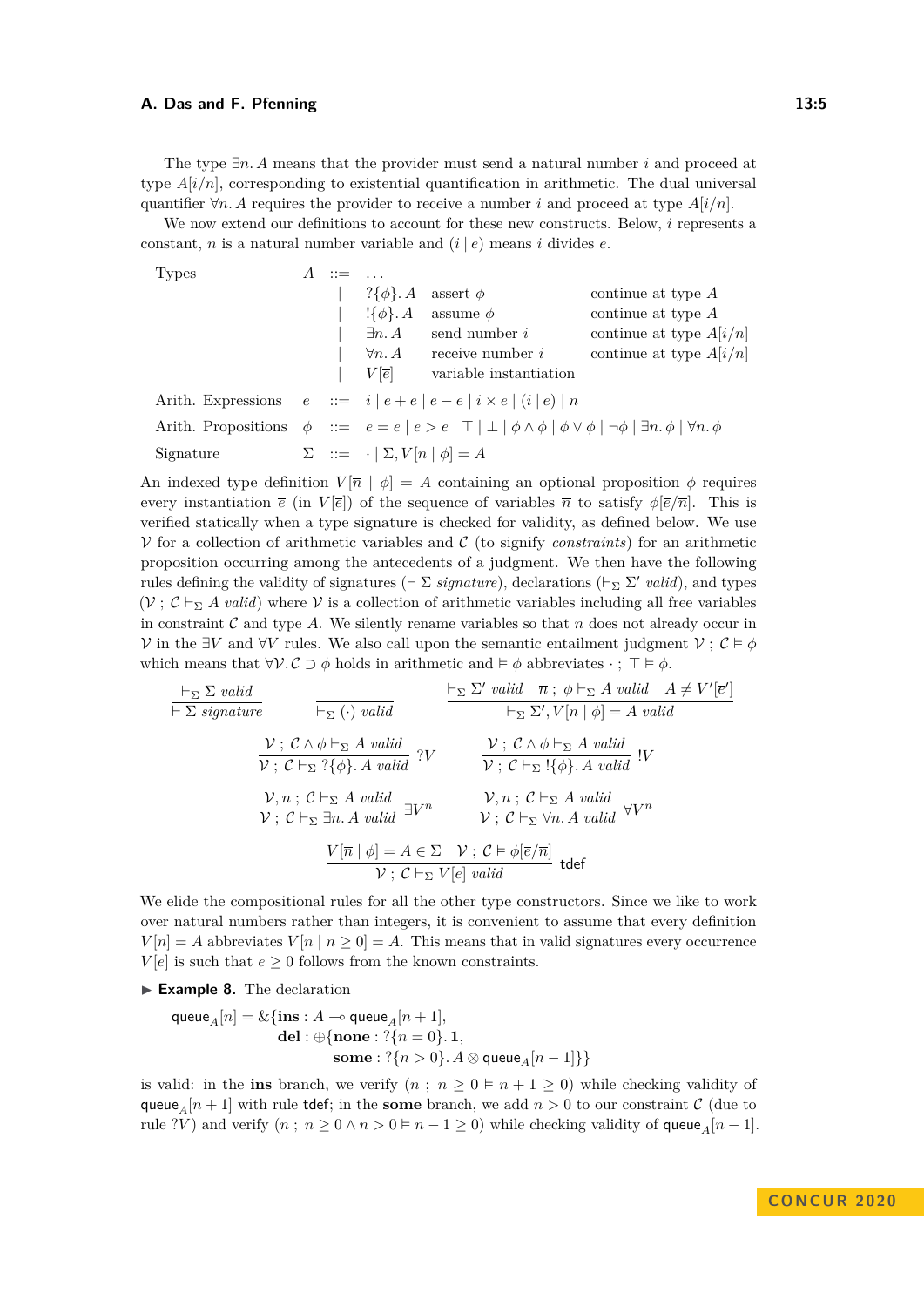#### **13:6 Session Types with Arithmetic Refinements**

Unfolding a definition must now substitute for the arithmetic variables we abstract over.

 $▶$  **Definition 9.** unfold<sub>Σ</sub>(*V*[ $\bar{e}$ ]) = *A*[ $\bar{e}/\bar{n}$ ] *if V*[ $\bar{n}$ ]  $\phi$ ] = *A* ∈ Σ *and* unfold<sub>Σ</sub>(*A*) = *A otherwise.* 

We say that a type is *closed* if it contains no free arithmetic variables *n*.

**► Definition 10.** *A relation*  $\mathcal{R}$  *on closed valid types is a type bisimulation if*  $(A, B) \in \mathcal{R}$ *implies that for*  $S = \text{unfold}_{\Sigma}(A)$ ,  $T = \text{unfold}_{\Sigma}(B)$  *we have the following conditions (in*) *addition to those of [Definition 2\)](#page-2-1):*

- *If*  $S = ?{\phi}$ *. A*<sup>*t*</sup> then  $T = ?{\psi}$ *. B*<sup>*t*</sup> and either  $(i) \models \phi$ ,  $\models \psi$ , and  $(A', B') \in \mathcal{R}$ ,  $or (ii) \models \neg \phi \text{ and } \models \neg \psi.$
- $If S = \{\{\phi\} \text{. } A' \text{ then } T = \{\{\psi\} \text{. } B' \text{ and either } (i) \models \phi, \models \psi, \text{ and } (A', B') \in \mathcal{R},\}$ *or*  $(ii) \models \neg \phi$  *and*  $\models \neg \psi$
- *If*  $S = \exists m \ldotp A'$  *then*  $T = \exists n \ldotp B'$  *and for all*  $i \in \mathbb{N}$ *,*  $(A'[i/m], B'[i/n]) \in \mathcal{R}$ *.*
- *If*  $S = \forall m \ldotp A'$  then  $T = \forall n \ldotp B'$  and for all  $i \in \mathbb{N}$ ,  $(A'[i/m], B'[i/n]) \in \mathcal{R}$ .

*We also extend the notation*  $A \equiv B$  *to this richer set of types.* 

An interesting point here is provided by the cases *(ii)* in the first two clauses. Because the type must be closed, we know that  $\phi$  and  $\psi$  will be either true or false. If both are false, no messages can be sent along a channel of either type and therefore the continuation types  $A'$  and  $B'$  are irrelevant when considering type equality.

Fundamentally, due to the presence of arbitrary recursion and therefore non-termination, we always view a type as a restriction of what a process *might* send or receive along some channel, but it is neither *required* to send a message nor *guaranteed* to receive one. This is similar to functional programming with unrestricted recursion where an expression may not return a value. The definition based on observability of messages is then somewhat strict, as exemplified by the next example.

► **Example 11.** Consider the following two types

 $\text{bin}[n] = \bigoplus \{\textbf{b0} : \exists k. ? \{n = 2 * k\}. \text{Bin}[k],$  zero =  $\bigoplus \{\textbf{b0} : \exists k. ? \{k = 0\}. \text{zero},$ **b1** :  $\exists k$ *.* ?{ $n = 2 * k + 1$ }*.* **bin**[ $k$ ]*,* **e** : ?{0 = 0}*.* **1**}  $e$  : ?{ $n = 0$ }, **1**}

We might expect  $\text{bin}[0] \equiv \text{zero}$ , but this is not so. A process of type  $\text{bin}[0]$  could send the label **b1** and an arbitrary value for *k* and then just loop forever (because there is no proof of  $0 = 2k + 1$ ). The type zero cannot exhibit this behavior so the types are not equivalent.

In our implementation, missing branches for a choice in process definitions are *reconstructed* with a continuation that marks it as impossible, which is then verified by the type checker. We found this simple technique significantly limited the need for subtyping or explicit definition of types such as  $zero - instead$ , we just work with  $bin[0]$ .

The following properties of type equality are straightforward.

I **Lemma 12** (Properties of Type Equality)**.** *The relation* ≡ *is reflexive, symmetric, transitive and a congruence on closed valid types.*

## <span id="page-5-0"></span>**4 Undecidability of Type Equality**

We prove the undecidability of type equality by exhibiting a reduction from an undecidable problem about two counter machines.

The type system allows us to simulate two counter machines [\[30\]](#page-16-5). Intuitively, arithmetic constraints allow us to model branching zero-tests available in the machine. This, coupled with recursion in the language of types, establishes undecidability. Remarkably, a small fragment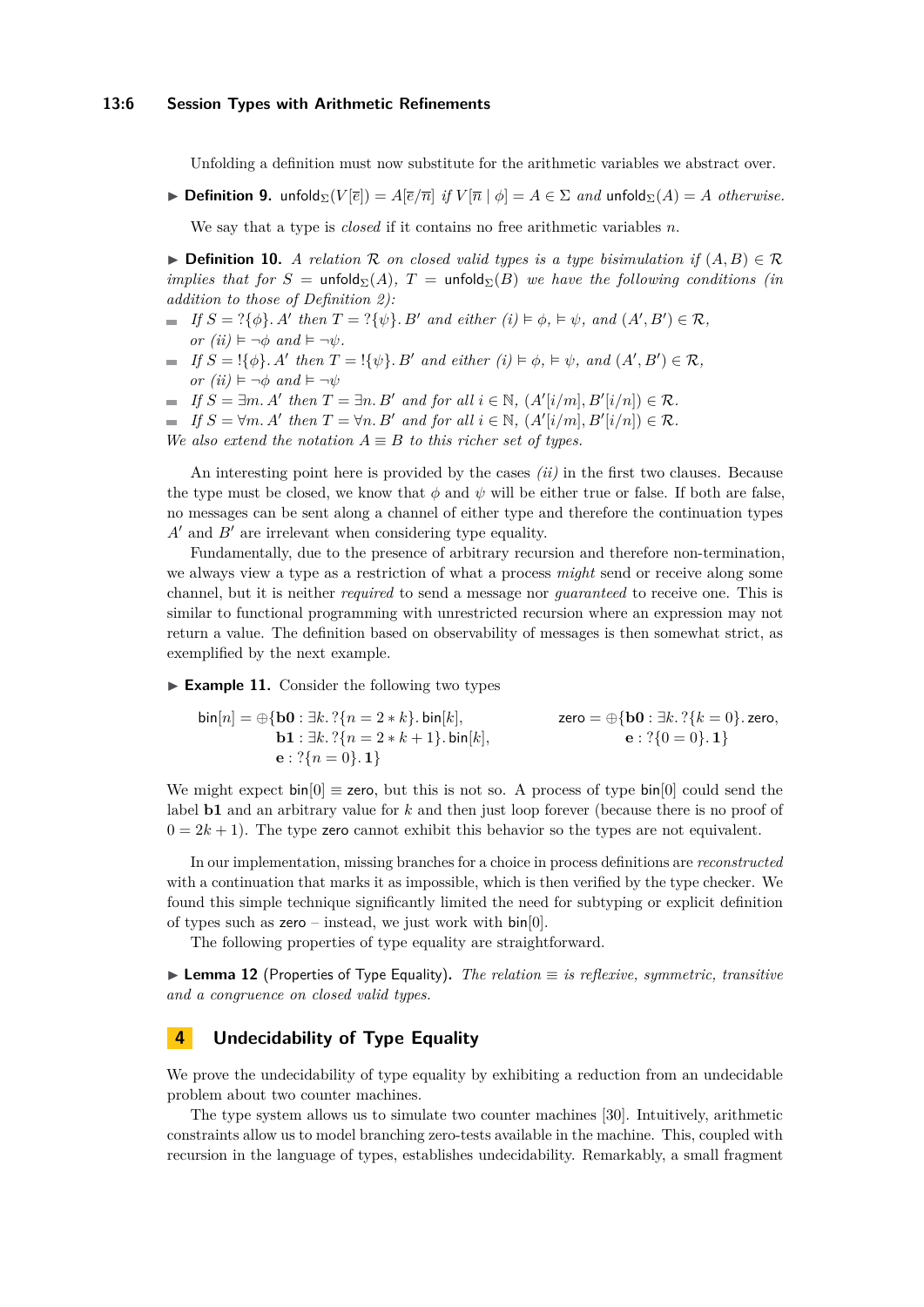of our language containing only type definitions, internal choice  $(\oplus)$  and assertions  $(?\{\phi\}, A)$ where  $\phi$  just contains constraints  $n = 0$  and  $n > 0$  is sufficient to prove undecidability. Moreover, the proof still applies if we treat types isorecursively. In the remainder of this section we provide some details of the undecidability proof.

▶ **Definition 13** (Two Counter Machine). A two counter machine M is defined as a sequence *of instructions*  $\iota_1, \iota_2, \ldots, \iota_m$  *and*  $c_j$  ( $j \in \{1, 2\}$ ) *as the two counters. Each instruction has one of the following forms.*

- $\text{``inc}(c_j)$ ; goto *k*" *(increment counter j by* 1 and go to instruction *k*)
- $f$ **zero** $(c_i)$ ? goto  $k : \text{dec}(c_i)$ ; goto *l*<sup>*"*</sup> (if the value of counter *j* is 0, go to instruction  $k$ *, else*  $\overline{\phantom{a}}$ *decrement the counter by 1 and go to instruction l)*
- *"*halt*" (stop computation)*  $\sim$

*A configuration C of the machine M is defined as a triple*  $(i, c_1, c_2)$ *, where i denotes the number of the current instruction and c<sup>j</sup> 's denote the value of the counters. A configuration C*<sup> $\prime$ </sup> is defined as the successor configuration of *C*, written as  $C \rightarrow C'$  if  $C'$  is the result *of executing the i-th instruction on*  $C$ *. If*  $\iota_i =$  halt, then  $C = (i, c_1, c_2)$  has no successor *configuration. The computation of* M *is the unique maximal sequence*  $\rho = \rho(0)\rho(1) \dots$  *such that*  $\rho(i) \mapsto \rho(i+1)$  *and*  $\rho(0) = (1,0,0)$ *. Either*  $\rho$  *is infinite, or ends in*  $(i, c_1, c_2)$  *such that*  $\iota_i$  = halt *and*  $c_1, c_2 \in \mathbb{N}$ .

The *halting problem* refers to determining whether the computation of a two counter machine M with given initial values  $c_1, c_2 \in \mathbb{N}$  is finite. Both the halting problem and its dual, the *non-halting problem*, are undecidable.

I **Theorem 14.** *Given a valid signature* Σ*, two natural number variables m and n, and two types A* and *B* such that  $m, n$ ;  $\top \vdash_{\Sigma} A$ , *B valid. Then it is undecidable whether for concrete*  $i, j \in \mathbb{N}$  *we have*  $A[i/m, j/n] \equiv B[i/m, j/n]$ .

**Proof.** Given a two counter machine, we construct a signature Σ and two types *A* and *B* with free arithmetic variables *m* and *n* such that the computation of the machine starting with initial counter values *i* and *j* is infinite iff  $A[i/m, j/n] \equiv B[i/m, j/n]$  in  $\Sigma$ .

We define types  $T_{\text{inf}} = \bigoplus \{ \ell : T_{\text{inf}} \}$  and  $T'_{\text{inf}} = \bigoplus \{ \ell' : T'_{\text{inf}} \}$  for *distinct* labels  $\ell$  and  $\ell'$ . Next, for every instruction  $\iota_i$ , we define types  $T_i$  and  $T'_i$  based on the form of the instruction.  $\blacksquare$  Case  $(\iota_i = \text{inc}(c_1); \text{goto } k)$ : We define

 $T_i[c_1, c_2] = \oplus \{\textsf{inc}_1 : T_k[c_1 + 1, c_2]\}$  $T'_{i}[c_1, c_2] = \oplus \{\textsf{inc}_1 : T'_{k}[c_1 + 1, c_2]\}$ 

 $\blacksquare$  Case  $(\iota_i = \text{inc}(c_2); \text{goto } k)$ : We define

 $T_i[c_1, c_2] = \oplus \{\textsf{inc}_2 : T_k[c_1, c_2 + 1]\}$  $T'_{i}[c_1, c_2] = \oplus \{\textsf{inc}_2 : T'_{k}[c_1, c_2 + 1]\}$ 

 $\blacksquare$  Case  $(\iota_i = \mathsf{zero}(c_1)$ ? goto  $k : \mathsf{dec}(c_1)$ ; goto  $l)$ : We define

 $T_i[c_1, c_2]$  =  $\oplus$  {zero $_1 : ?\{c_1 = 0\}$ *.*  $T_k[c_1, c_2]$ *,* dec $_1 : ?\{c_1 > 0\}$ *.*  $T_l[c_1 - 1, c_2]\}$  $T'_{i}[c_{1}, c_{2}]$  =  $\oplus$  {zero<sub>1</sub> : ?{ $c_{1} = 0$ }*.*  $T'_{k}[c_{1}, c_{2}]$ *,* dec<sub>1</sub> : ?{ $c_{1} > 0$ }*.*  $T'_{l}[c_{1} - 1, c_{2}]$ }

 $\blacksquare$  Case  $(\iota_i = \textsf{zero}(c_2)$ ? goto  $k : \textsf{dec}(c_2)$ ; goto  $l)$ : We define

$$
T_i[c_1, c_2] = \oplus \{ \text{zero}_2 : ?\{c_2 = 0\}. \, T_k[c_1, c_2], \text{dec}_2 : ?\{c_2 > 0\}. \, T_l[c_1, c_2 - 1] \}
$$
\n
$$
T'_i[c_1, c_2] = \oplus \{ \text{zero}_2 : ?\{c_2 = 0\}. \, T'_k[c_1, c_2], \text{dec}_2 : ?\{c_2 > 0\}. \, T'_l[c_1, c_2 - 1] \}
$$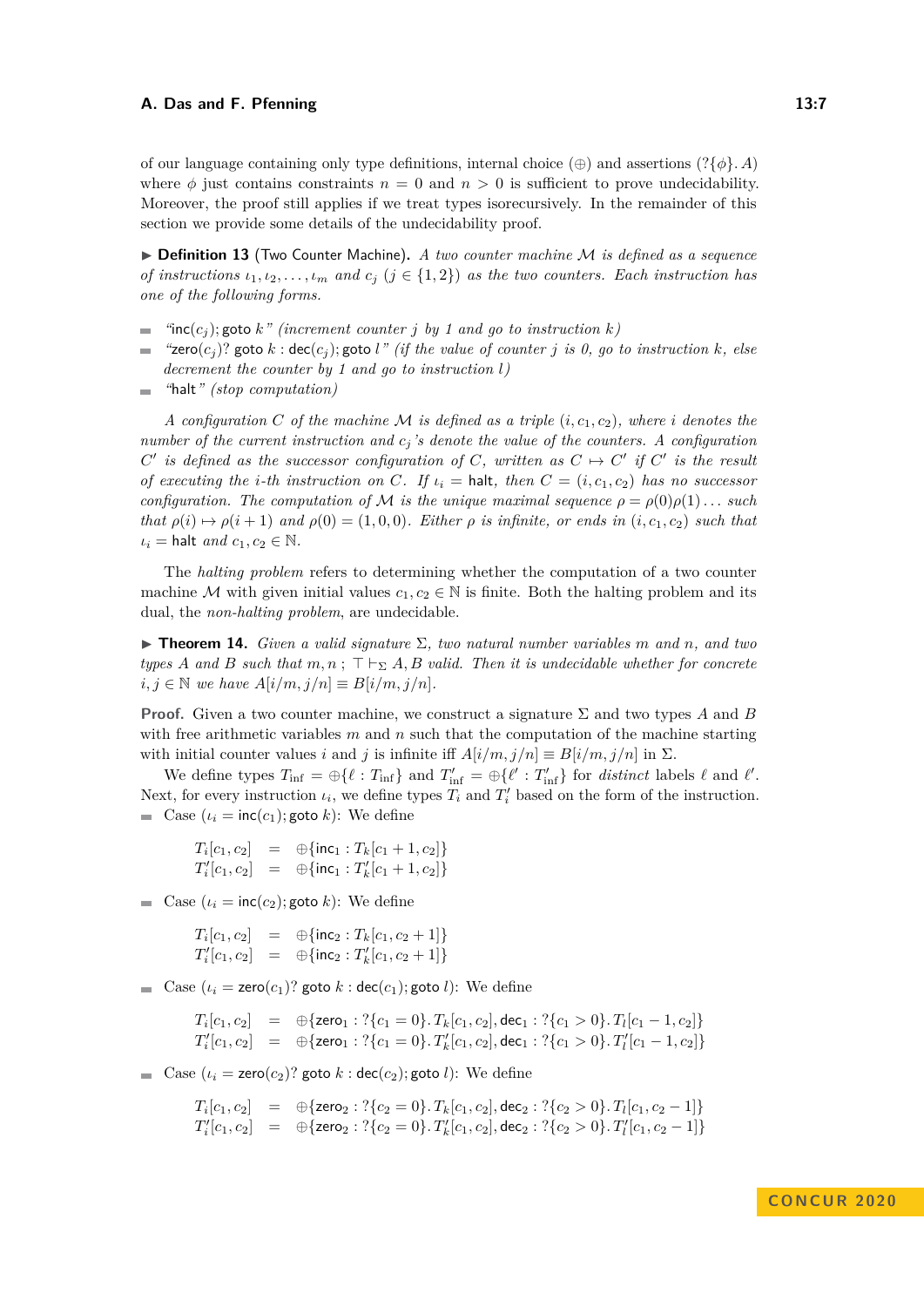#### **13:8 Session Types with Arithmetic Refinements**

 $\blacksquare$  Case ( $\iota_i$  = halt): We define

$$
T_i[c_1, c_2] = T_{\text{inf}}
$$
  

$$
T'_i[c_1, c_2] = T'_{\text{inf}}
$$

We set type  $A = T_1[m,n]$  and  $B = T'_1[m,n]$ . Now suppose, the counter machine M is initialized in the state  $(1, i, j)$ . The type equality question we ask is whether  $T_1[i, j] \equiv T'_1[i, j]$ . The two types only differ at the halting instruction. If  $M$  does not halt, the two types capture exactly the same communication behavior, since the halting instruction is never reached and they agree on all other instructions. If  $M$  halts, the first type proceeds with label  $\ell$  and the second with  $\ell'$  and they are therefore not equal. Hence, the two types are equal iff  $M$  does not halt.

We can easily modify this reduction for an isorecursive interpretation of types, by wrapping ⊕{**unfold** : } around the right-hand side of each type definition to simulate the unfold message. We also see that a host of other problems are undecidable, such as determining whether two types with free arithmetic variables are equal for all instances. This is the problem that arises while type-checking parametric process definitions.

## <span id="page-7-0"></span>**5 A Practical Algorithm for Type Equality**

Despite its undecidability, we have designed a coinductive algorithm for soundly approximating type equality. Similar to Gay and Hole's algorithm, it proceeds by attempting to construct a bisimulation. Due to the undecidability of the problem, our algorithm can terminate in three different states: (1) we have succeeded in constructing a bisimulation, (2) we have found a counterexample to type equality by finding a place where the types may exhibit different behavior, or (3) we have terminated the search without a definitive answer. From the point of view of type-checking, both (2) and (3) are interpreted as a failure to type-check (but there is a recourse; see [Subsection 5.2\)](#page-11-1). Our algorithm is expressed as a set of inference rules where the execution of the algorithm corresponds to the bottom-up construction of a deduction. The algorithm is deterministic (no backtracking) and the implementation is quite efficient in practice (see [Section 6\)](#page-11-0).

One of the basic operations in Gay and Hole's algorithm is *loop detection*, that is, we have to determine that we have already added an equation  $A \equiv B$  to the bisimulation we are constructing. Since we must treat *open types*, that is, types with free arithmetic variables subject to some constraints, determining if we have considered an equation already becomes a difficult operation. To that purpose we make an initial pass over the given type and introduce fresh *internal names* abstracted over their free type variables and known constraints. In the resulting signature defined type variables and type constructors alternate and we can perform loop detection entirely on type definitions (whether internal or external).

**Example 15** (Queues, v3). After creating internal names  $\%i$  for the type of queue we obtain the following signature (here parametric in *A*).

| queue $_A[n] = \& \{ \textbf{ins} : \%0[n], \textbf{del} : \%1[n] \}$     |                                                            |
|---------------------------------------------------------------------------|------------------------------------------------------------|
| $\%0[n] = A \multimap$ queue $_A[n+1]$                                    | $\%3 = 1$                                                  |
| $\%1[n] = \bigoplus \{ \textbf{none} : \%2[n], \textbf{some} : \%4[n] \}$ | $\%4[n] = ?\{n > 0\}$ . $\%5[n]$                           |
| $\%2[n] = ?\{n = 0\}$ . %3                                                | $\%5[n \mid n > 0] = A \otimes$ queue <sub>A</sub> $[n-1]$ |

Based on the invariants established by internal names, the algorithm only needs to compare two type variables or two structural types. The rules are shown in [Figure 1.](#page-8-0) The judgment has the form  $\mathcal{V}$ ;  $\mathcal{C}$ ;  $\Gamma \vdash A \equiv B$  where  $\mathcal{V}$  contains the free arithmetic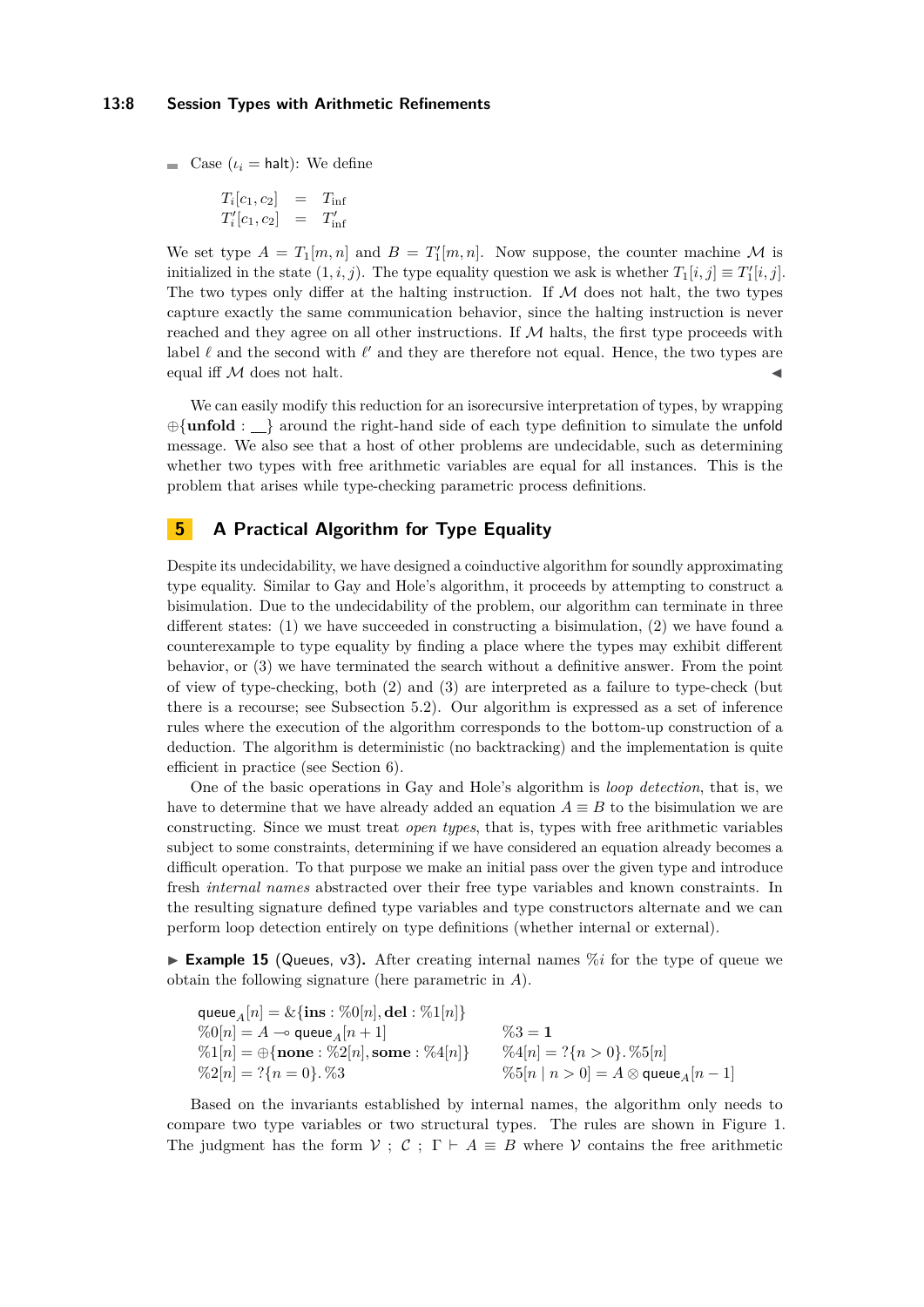<span id="page-8-0"></span>
$$
\frac{\mathcal{V}: \mathcal{C}: \Gamma \vdash A_{\ell} \equiv B_{\ell} \quad (\forall \ell \in L)}{\mathcal{V}: \mathcal{C}: \Gamma \vdash \bigoplus \{\ell : A_{\ell}\}_{\ell \in L} \equiv \bigoplus \{\ell : B_{\ell}\}_{\ell \in L}} \oplus \frac{\mathcal{V}: \mathcal{C}: \Gamma \vdash A_{\ell} \equiv B_{\ell} \quad (\forall \ell \in L)}{\mathcal{V}: \mathcal{C}: \Gamma \vdash A_{\ell} \geq B_{2}} \& \frac{\mathcal{V}: \mathcal{C}: \Gamma \vdash A_{1} \equiv B_{1} \quad \mathcal{V}: \mathcal{C}: \Gamma \vdash A_{2} \equiv B_{2}}{\mathcal{V}: \mathcal{C}: \Gamma \vdash A_{1} \otimes A_{2} \equiv B_{1} \otimes B_{2}} \otimes \frac{\mathcal{V}: \mathcal{C}: \Gamma \vdash A_{1} \equiv B_{1} \quad \mathcal{V}: \mathcal{C}: \Gamma \vdash A_{2} \equiv B_{2}}{\mathcal{V}: \mathcal{C}: \Gamma \vdash A_{1} \rightarrow A_{2} \equiv B_{1} \rightarrow B_{2}} \rightarrow \frac{\mathcal{V}: \mathcal{C}: \Gamma \vdash 1 \equiv 1}{\mathcal{V}: \mathcal{C}: \Gamma \vdash A_{1} \rightarrow A_{2} \equiv B_{1} \rightarrow B_{2}} \rightarrow \frac{\mathcal{V}: \mathcal{C} \models \phi \leftrightarrow \psi \quad \mathcal{V}: \mathcal{C} \land \phi: \Gamma \vdash A \equiv B}{\mathcal{V}: \mathcal{C}: \Gamma \vdash 2 \{\phi\}. A \equiv ? \{\psi\}. B} \vdots
$$
\n
$$
\frac{\mathcal{V}, k: \mathcal{C}: \Gamma \vdash A[k/m] \equiv B[k/n]}{\mathcal{V}: \mathcal{C}: \Gamma \vdash 3m. A \equiv 3n. B} \Rightarrow \frac{\mathcal{V}, k: \mathcal{C}: \Gamma \vdash A[k/m] \equiv B[k/n]}{\mathcal{V}: \mathcal{C}: \Gamma \vdash \mathcal{V}m. A \equiv \mathcal{V}n. B} \quad \forall k
$$
\n
$$
\frac{\mathcal{V}: \mathcal{C} \models \bot}{\mathcal{V}: \mathcal{C}: \Gamma \vdash A \equiv B} \perp \frac{\mathcal{V}: \mathcal{C} \models e_{1} = e'_{1} \land ...
$$

**Figure 1** Algorithmic Rules for Type Equality.

variables in the constraints C and the types *A* and *B*, and Γ is a collection of *closures*  $\langle V', C', V'_{1} \overline{|e_{1}}' \rangle \equiv V'_{2} \overline{|e_{2}}'$ . If a derivation can be constructed, all ground instances of all closures are included in the resulting bisimulation (see the proof of [Theorem 20\)](#page-10-0). A ground instance  $V'_1[\overline{e_1}'[\sigma']]\equiv V'_2[\overline{e_2}'[\sigma']]$  is given by a substitution  $\sigma'$  over variables in  $\mathcal{V}'$  such that  $\models \mathcal{C}'[\sigma'].$ 

The rules for type constructors simply compare the components. If the type constructors (or the label sets in the  $\oplus$  and  $\&$  rules) do not match, then type equality fails (having constructed a counterexample to bisimulation) unless the  $\perp$  rule applies. This rules handles the case where the constraints are contradictory and no communication is possible.

The rule of reflexivity is needed explicitly here (but not in the version of Gay and Hole) because due to the incompleteness of the algorithm we may otherwise fail to recognize type variables with equal index expressions as equal.

Now we come to the key rules, expd and def. In the expd rule we expand the definitions of  $V_1[\overline{e_1}]$  and  $V_2[\overline{e_2}]$ , and we also add the closure  $\langle V, \mathcal{C}; V_1[\overline{e_1}] \equiv V_2[\overline{e_2}] \rangle$  to  $\Gamma$ . Since the equality of  $V_1[\overline{e_1}]$  and  $V_2[\overline{e_2}]$  must hold for all its ground instances, the extension of Γ with the corresponding closure remembers exactly that. We can ignore the propositions  $\phi_1$  and  $\phi_2$  since the validity of types (rule tdef in Section [3\)](#page-3-0) ensures that both  $\models \phi_1[\overline{e_1}/\overline{v_1}]$  and  $\models \phi_2[\overline{e_2}/\overline{v_2}]$  hold.

In the def rule we close off the derivation successfully if all instances of the equation  $V_1[\overline{e_1}] \equiv V_2[\overline{e_2}]$  are already instances of a closure in Γ. This is checked by the entailment in the second premise,  $V: C \models \exists V'. C' \land \overline{E_1} = \overline{e_1} \land \overline{E_2} = \overline{e_2}$ . This entailment is verified as a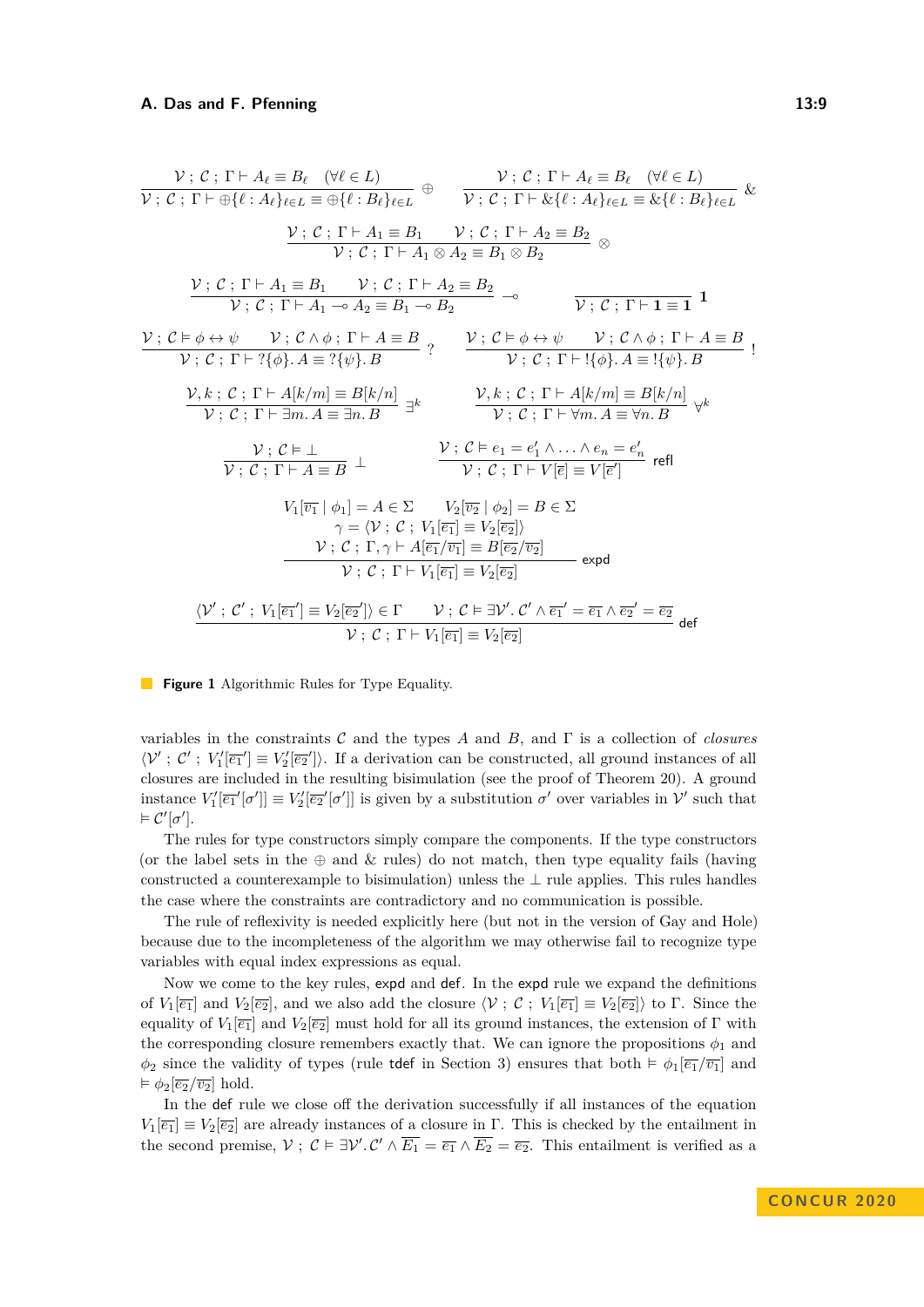#### **13:10 Session Types with Arithmetic Refinements**

closed  $\forall \exists$  arithmetic formula, even if the original constraints  $\mathcal C$  and  $\mathcal C'$  do not contain any quantifiers. While for Presburger arithmetic we can decide such a proposition using quantifier elimination, other constraint domains may not permit such a decision procedure.

The algorithm so far is sound, but potentially nonterminating because when encountering variable/variable equations, we can use the expd rule indefinitely. To ensure termination, we restrict the expd rule to the case where *no* closure with the same type variables  $V_1$  and  $V_2$  is already present in Γ. This also removes the overlap between these two rules. Note that if type variables have no parameters, our algorithm specializes to Gay and Hole's (with the small optimizations of reflexivity and internal naming), which means our algorithm is sound and complete on unindexed types.

As an extension, our algorithm also allows the programmer to specify a *depth bound k*. This informs the algorithm to apply the expd rule until there are at most *k* closures with the same type variables  $V_1$  and  $V_2$  in  $\Gamma$ .

I **Example 16** (Integer Counter)**.** An integer counter with increment (**inc**), decrement (**dec**) and sign-test ( $\textbf{sgn}$ ) operations provides type intctr[ $x, y$ ], where the current value of the counter is  $x - y$  for natural numbers  $x$  and  $y$ .

$$
\begin{aligned}\n\text{intctr}[x, y] &= \& \{\text{inc}: \text{intctr}[x+1, y], \\
& \text{dec}: \text{intctr}[x, y+1], \\
& \text{sgn}: \bigoplus \{\text{neg}: ?\{x < y\}. \text{intctr}[x, y], \\
& \text{zer}: ?\{x = y\}. \text{intctr}[x, y], \\
& \text{pos}: ?\{x > y\}. \text{intctr}[x, y]\}\n\end{aligned}
$$

Under this definition our algorithm verifies, for example, that an increment followed by a decrement does not change the counter value. That is,

$$
x, y
$$
;  $\top$ ;  $\cdot \vdash$   $\text{intctr}[x, y] \equiv$   $\text{intctr}[x + 1, y + 1]$ 

where we have elided the assumptions  $x, y \geq 0$ . When applying expd, we assume  $\gamma =$  $\langle x', y' ; \top ; \text{intctr}[x', y'] \equiv \text{intctr}[x'+1, y'+1] \rangle$ . Then, for example, in the first branch (for inc) we conclude  $x, y$ ;  $\top$ ;  $\gamma$   $\vdash$  intctr[ $x + 1, y$ ]  $\equiv$  intcr[ $x + 2, y + 1$ ] using the def rule and the entailment  $x, y$ ;  $\top \models \exists x'. \exists y'. x' = x + 1 \land y' = y \land x' + 1 = x + 2 \land y' + 1 = y + 1$ . The other branches are similar.

As exemplified by the above example, a distinguishing feature of our algorithm is that it goes beyond *reflexivity*. Essentially,  $V[\overline{e_1}] \equiv V[\overline{e_2}]$  can hold even if  $\overline{e_1} \neq \overline{e_2}$ . This is in contrast with traditional refinement languages such as DML [\[46\]](#page-17-5) that use reflexivity as the only criterion for equality on indexed type names.

## **5.1 Soundness of the Type Equality Algorithm**

We prove that the type equality algorithm is sound with respect to the definition of type equality. The soundness is proved by constructing a type bisimulation from a derivation of the algorithmic type equality judgment. We sketch the key points of the proofs.

The first gap we have to bridge is that the type bisimulation is defined only for closed types, because observations can only arise from communication along channels which, at runtime, will be of closed type. So, if we can derive  $\mathcal{V}: \mathcal{C}: \cdot \vdash A \equiv B$  then we should interpret this as stating that for all ground substitutions  $\sigma$  over  $\mathcal V$  such that  $\in \mathcal C[\sigma]$  we have  $A[\sigma] \equiv B[\sigma]$ .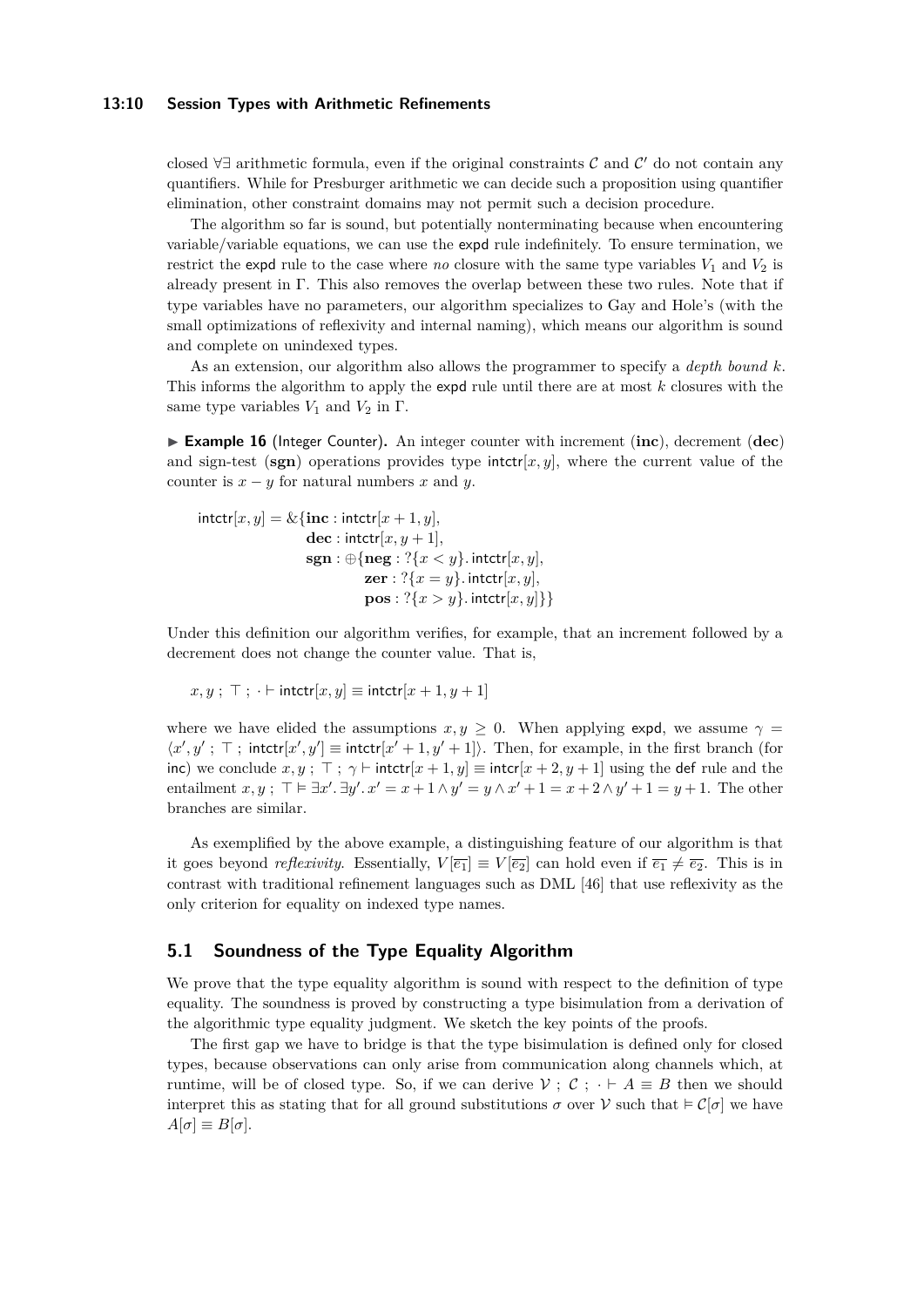$\triangleright$  **Definition 17.** *Given a relation*  $\mathcal{R}$  *on valid ground types and two types*  $\ddot{A}$  *and*  $\ddot{B}$  *such that*  $V : \mathcal{C} \vdash A, B$  *valid, we write*  $\forall V \cdot \mathcal{C} \Rightarrow A \equiv_R B$  *if for all ground substitutions*  $\sigma$  *over*  $V$  *such that*  $\models C[\sigma]$  *we have*  $(A[\sigma], B[\sigma]) \in \mathcal{R}$ *.* 

*Furthermore, we write*  $\forall V.C \Rightarrow A \equiv B$  *if there exists a type bisimulation* R *such that*  $∀V.C ⇒ A ≡<sub>R</sub> B.$ 

Note that if  $V$ ;  $C \models \bot$ , then  $\forall V$ .  $C \Rightarrow A \equiv B$  is vacuously true, since there does not exist a ground substitution  $\sigma$  such that  $\models \mathcal{C}[\sigma]$ .

A key lemma is the following, which is needed to show the soundness of the def rule.

<span id="page-10-1"></span>**► Lemma 18.** Suppose  $\forall V'.C' \Rightarrow V_1[\overline{e_1}'] \equiv_R V_2[\overline{e_2}']$  holds. Further assume that  $V$ ;  $C \models$  $\exists \mathcal{V}' \cdot \mathcal{C}' \land \overline{e_1}' = \overline{e_1} \land \overline{e_2}' = \overline{e_2}$  for some  $\mathcal{V}, \mathcal{C}, \overline{e_1}, \overline{e_2}$ . Then,  $\forall \mathcal{V} \cdot \mathcal{C} \Rightarrow V_1[\overline{e_1}] \equiv_{\mathcal{R}} V_2[\overline{e_2}]$  holds.

**Proof.** To prove  $\forall V \cdot C \Rightarrow V_1[\overline{e_1}] \equiv_R V_2[\overline{e_2}]$ , it is sufficient to show that  $V_1[\overline{e_1}[\sigma]] \equiv_R \overline{e_1}$  $V_2[\overline{e_2}[\sigma]]$  for any substitution  $\sigma$  over  $\mathcal V$  such that  $\in \mathcal C[\sigma]$ . Applying this substitution to  $V: \mathcal{C} \models \exists V'.\mathcal{C}' \land \overline{e_1}' = \overline{e_1} \land \overline{e_2}' = \overline{e_2}$ , we infer  $\exists V'.\mathcal{C}' \land \overline{e_1}' = \overline{e_1}[\sigma] \land \overline{e_2}' = \overline{e_2}[\sigma]$  since  $\in \mathcal{C}[\sigma]$ . Thus, there exists  $\sigma'$  over  $\mathcal{V}'$  such that  $\in \mathcal{C}'[\sigma']$  holds, and  $\overline{e_1}'[\sigma'] = \overline{e_1}[\sigma]$  and  $\overline{e_2}'[\sigma'] = \overline{e_2}[\sigma]$ . And since  $\forall \mathcal{V}' \cdot \mathcal{C}' \Rightarrow V_1[\overline{e_1}'] \equiv_{\mathcal{R}} V_2[\overline{e_2}']$ , we deduce that for any ground substitution (including the current one)  $\sigma'$  over  $\mathcal{V}'$ ,  $V_1[\overline{e_1}'[\sigma']] \equiv_{\mathcal{R}} V_2[\overline{e_2}'[\sigma']]$  holds. This implies that  $V_1[\overline{e_1}[\sigma]] \equiv_R V_2[\overline{e_2}[\sigma]]$  since  $\overline{e_1}'[\sigma'] = \overline{e_1}[\sigma]$  and  $\overline{e_2}'[\sigma'] = \overline{e_2}[\sigma]$ .

We construct the bisimulation from a derivation of  $\mathcal{V}$ ;  $\mathcal{C}$ ;  $\Gamma \vdash A \equiv B$  by (i) collecting the conclusions of all the sequents, excepting only the def rule, and (ii) forming all ground instances from them.

**► Definition 19.** *Given a derivation*  $\mathcal{D}$  *of*  $\mathcal{V}$ ;  $\mathcal{C}$ ;  $\Gamma \vdash A \equiv B$ *, we define the set*  $\mathcal{S}(\mathcal{D})$  *of closures. For each sequent*  $V'$ ;  $C'$ ;  $\Gamma' \vdash A' \equiv B'$  (except the conclusion of the def rule) we *include the closure*  $\langle V' ; C' ; A' \equiv B' \rangle$  *in*  $S(D)$ *.* 

<span id="page-10-0"></span>**► Theorem 20** (Soundness). *If*  $V$ ;  $C$ ;  $\cdot \cdot$  *A*  $\equiv$  *B, then*  $\forall V$ *.*  $C$   $\Rightarrow$  *A*  $\equiv$  *B.* 

**Proof.** We are given a derivation  $\mathcal{D}_0$  of  $\mathcal{V}_0$ ;  $\mathcal{C}_0$ ;  $\cdot \vdash A_0 \equiv B_0$ . Construct  $\mathcal{S}(\mathcal{D}_0)$  and define a relation  $R$  on closed valid types as follows:

 $\mathcal{R} = \{ (A[\sigma], B[\sigma]) \mid \langle \mathcal{V} : \mathcal{C} : A \equiv B \rangle \in \mathcal{S}(\mathcal{D}_0) \text{ and } \sigma \text{ over } \mathcal{V} \text{ with } \models \mathcal{C}[\sigma] \}$ 

We prove that  $\mathcal R$  is a type bisimulation. Then our theorem follows since the closure  $\langle V_0 : C_0 : A_0 \equiv B_0 \rangle \in \mathcal{S}(\mathcal{D}_0).$ 

Consider  $(A[\sigma], B[\sigma]) \in \mathcal{R}$  where  $\langle \mathcal{V} : \mathcal{C} : A \equiv B \rangle \in \mathcal{S}(\mathcal{D}_0)$  for some  $\sigma$  over  $\mathcal{V}$  and  $\models \mathcal{C}[\sigma]$ . First, consider the case where  $\mathcal{V}$ ;  $\mathcal{C} \models \bot$ . Under such a constraint,  $\mathcal{V}$ ;  $\mathcal{C}$ ;  $\cdot \vdash A \equiv B$ holds true due to the  $\perp$  rule. Furthermore,  $\forall V.C \Rightarrow A \equiv B$  holds vacuously, and the algorithm is sound. For the remaining cases, we case analyze on the structure of  $A[\sigma]$  and assume that there exists a ground substitution  $\sigma$  such that  $\models \mathcal{C}[\sigma]$ .

Consider the case where  $A = \bigoplus \{ \ell : A_{\ell} \}_{\ell \in L}$ . Since A and B are both structural,  $B =$  $\bigoplus \{\ell : B_{\ell}\}_{\ell \in L}$ . Since  $\langle \mathcal{V} : \mathcal{C} : A \equiv B \rangle \in \mathcal{S}(\mathcal{D}_0)$ , by definition of  $\mathcal{S}(\mathcal{D}_0)$ , we get  $\langle \mathcal{V} : \mathcal{C} : A_{\ell} \equiv$  $B_{\ell}$  ∈  $\mathcal{S}(\mathcal{D}_0)$  for all  $\ell \in L$ . By the definition of  $\mathcal{R}$ , we get that  $(A_{\ell}[\sigma], B_{\ell}[\sigma]) \in \mathcal{R}$ . Also,  $A[\sigma] = \bigoplus \{ \ell : A_{\ell}[\sigma] \}_{\ell \in L}$  and similarly,  $B[\sigma] = \bigoplus \{ \ell : B_{\ell}[\sigma] \}_{\ell \in L}$ . Hence, R satisfies the appropriate closure condition for a type bisimulation.

Next, consider the case where  $A = ?{\phi}$ . A'. Since A and B are both structural,  $B = ?{\psi}. B'.$  Since  $\langle V ; C ; A \equiv B \rangle \in \mathcal{S}(\mathcal{D}_0)$ , we obtain  $V ; C \models \phi \leftrightarrow \psi$  and  $\langle V ; C \land$  $\phi$ ;  $A' \equiv B'$   $\in \mathcal{S}(\mathcal{D}_0)$ . Thus, for any substitution  $\sigma$  such that  $\models \mathcal{C}[\sigma] \land \phi[\sigma]$ , we get that  $(A'[\sigma], B'[\sigma]) \in \mathcal{R}$  with  $A[\sigma] = ?\{\phi[\sigma]\}\text{. } A'[\sigma]$  and  $B[\sigma] = ?\{\psi[\sigma]\}\text{. } B'[\sigma]$ . Since  $\models \phi[\sigma]$  and and  $V: \mathcal{C} \models \phi \leftrightarrow \psi$  we also obtain  $\models \psi[\sigma]$  and the closure condition is satisfied.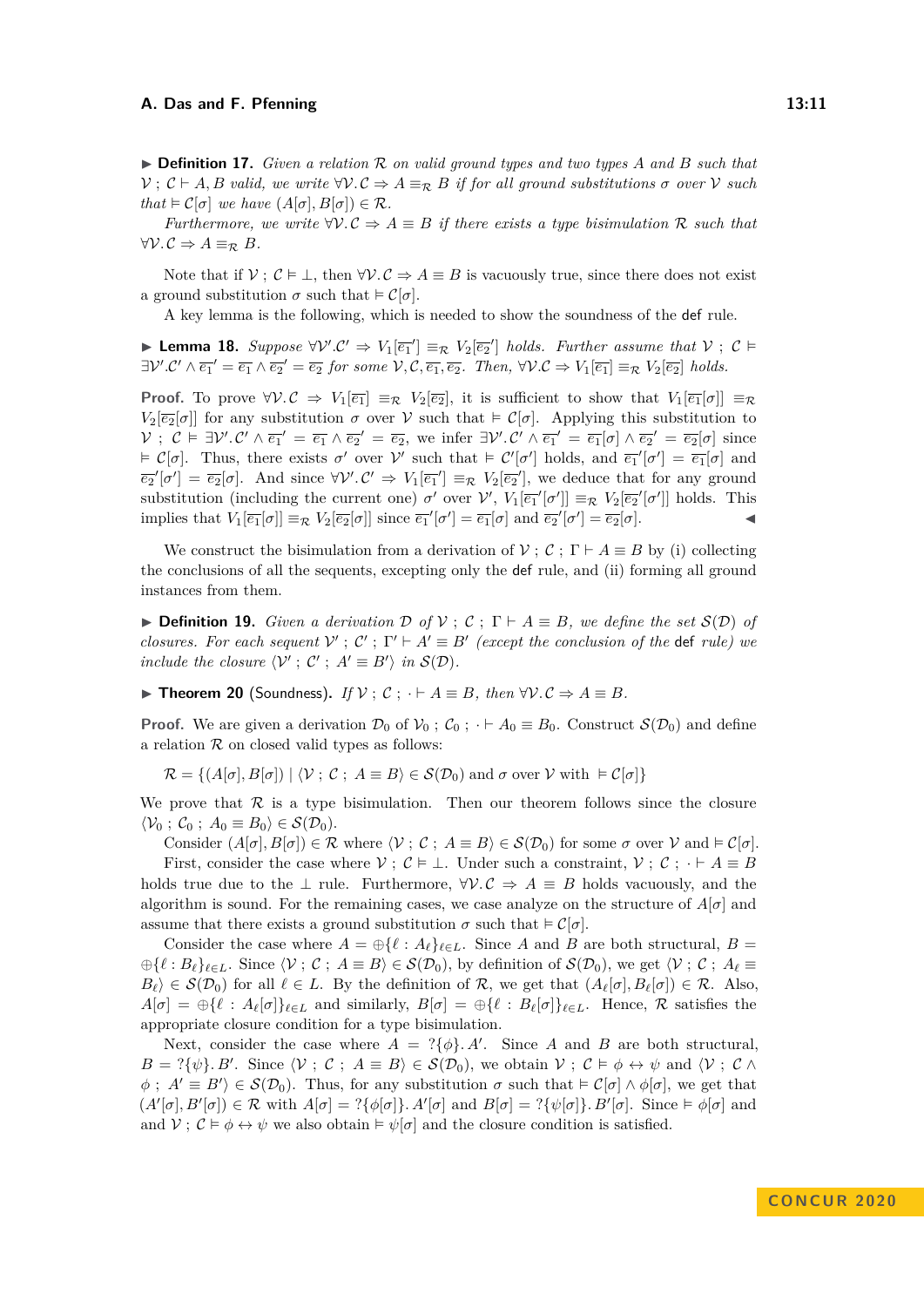#### **13:12 Session Types with Arithmetic Refinements**

Next, consider the case where  $A = \exists m. A'$ . Since *A* and *B* are both structural,  $B = \exists n. B'$ . Since  $\langle V ; C ; A \equiv B \rangle \in \mathcal{S}(\mathcal{D}_0)$ , we get that  $\langle V, k ; C ; A'[k/m] \equiv B'[k/n] \rangle \in \mathcal{S}(\mathcal{D}_0)$ . Since *k* was chosen fresh and does not occur in C, we obtain that for any  $i \in \mathbb{N}$  we have  $\in \mathcal{C}[\sigma, i/k]$ and therefore  $(A'[\sigma, i/k], B'[\sigma, i/k]) \in \mathcal{R}$  for all  $i \in \mathbb{N}$  and the closure condition is satisfied.

The only case where a conclusion is not added to  $\mathcal{S}(\mathcal{D}_0)$  is the def rule. In this case, adding  $(\forall V.C \Rightarrow V_1[\overline{e_1}] \equiv V_2[\overline{e_2}])$  is redundant: [Lemma 18](#page-10-1) states that  $V_1[\overline{e_1}[\sigma]] \equiv_R V_2[\overline{e_2}[\sigma]]$ which implies  $(V_1[\overline{e_1}[\sigma]], V_2[\overline{e_2}[\sigma]]) \in \mathcal{R}$ .

### <span id="page-11-1"></span>**5.2 Type Equality Declarations**

Even though the type equality algorithm in [Section 5](#page-7-0) is incomplete, we have yet to find a natural example where it fails after we added reflexivity as a general rule. But since we cannot see a simple reason why this should be so, we made our type equality algorithm extensible by the programmer via an additional form of declaration

 $∀V.C ⇒ V_1[\overline{e_1}] ≡ V_2[\overline{e_2}]$ 

in signatures. Let  $\Gamma_{\Sigma}$  denote the set of all such declarations. Then we check

 $V: \mathcal{C}: \Gamma_{\Sigma} \vdash V_1[\overline{e_1}] \equiv V_2[\overline{e_2}]$ 

for each such declaration, seeding the construction of a bisimulation with all the given equations. Then, when type-checking has to decide the equality of two types, it starts not with the empty context  $\Gamma$  but with  $\Gamma_{\Sigma}$ . Our soundness proof can easily accommodate this more general algorithm.

**Example 21** (Queues, v4). Consider the two types queue<sub>A</sub>[*n*] and queue<sup>'</sup><sub>A</sub>[*n*], both representing queue data structures, but  $\mathsf{queue}_A'[n]$  is rooted at 1.

$$
\begin{aligned} \text{queue}_A[n] &= \&\{\mathbf{ins}: A \multimap \mathbf{queue}_A[n+1],\\ \mathbf{del}: \oplus \{\mathbf{none}: ?\{n=0\}. \ \mathbf{1},\\ \mathbf{some}: ?\{n>0\}. \ A \otimes \mathbf{queue}_A[n-1]\} \} \\ \text{queue}'_A[n] &= \&\{\mathbf{ins}: A \multimap \mathbf{queue}'_A[n+1],\\ \mathbf{del}: \oplus \{\mathbf{none}: ?\{n=1\}. \ \mathbf{1},\\ \mathbf{some}: ?\{n>1\}. \ A \otimes \mathbf{queue}'_A[n-1]\} \} \end{aligned}
$$

Our intuition would suggest that  $\mathsf{queue}_A[0] \equiv \mathsf{queue}'_A[1]$ . But this cannot be directly proved by our equality algorithm. While checking this equality, our algorithm would add  $\langle \cdot \, ; \, \top \, ; \, \textsf{queue}_A[0] \equiv \textsf{queue}'_A[1] \rangle$  to  $\Gamma$  and would continue to check  $\textsf{queue}_A[1] \equiv \textsf{queue}'_A[2]$ (the **ins** branch). However, our closure in Γ is not sufficient to prove this goal (the def rule fails), and our algorithm reports the types may not be equal. However, we can add a general equality declaration  $\forall n$ . queue<sub>*A*</sub>[*n*]  $\equiv$  queue<sup>*'</sup>A*[*n* + 1] to the signature. This can be verified by</sup> our algorithm since it would add  $\langle n ; \top ;$  queue<sub>*A*</sub>[*n*]  $\equiv$  queue'<sub>*A*</sub>[*n* + 1]) to  $\Gamma$  and use it to prove  $\textsf{queue}_A[n+1] \equiv \textsf{queue}'_A[n+2]$  in the **ins** branch. Then, we will use the same equality declaration from the signature to verify  $\mathsf{queue}_A[0] \equiv \mathsf{queue}'_A[1]$  by instantiating  $n = 0$ .

# <span id="page-11-0"></span>**6 Implementation and Further Examples**

We have implemented the algorithm presented in [Section 5](#page-7-0) as part of the Rast programming language [\[14\]](#page-15-3), whose name derives from "Resource-Aware Session Types". Rast is based on intuitionistic linear sessions [\[8,](#page-15-0) [9\]](#page-15-1) extended with general equirecursive types and recursively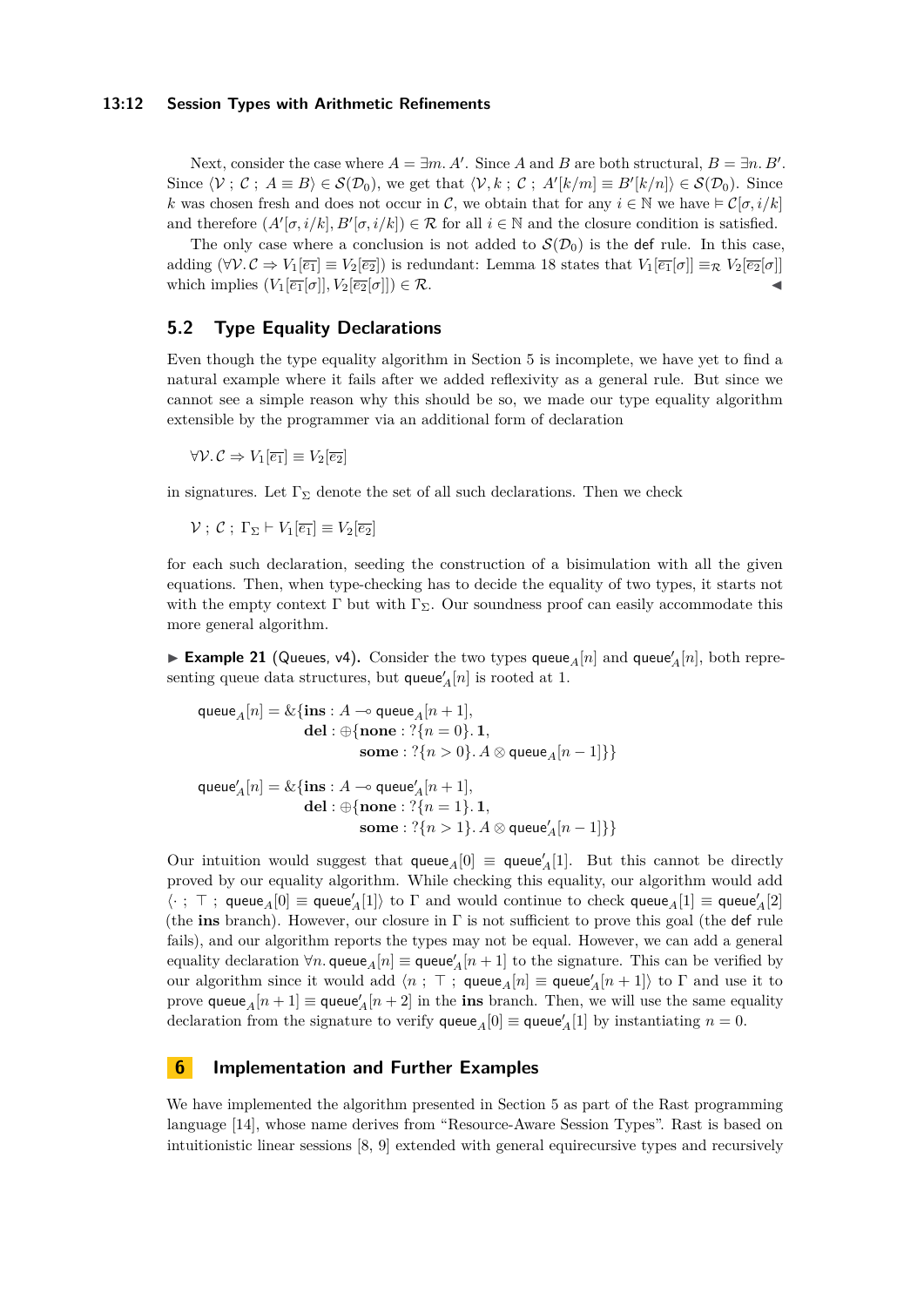| Module     | LOC  | #Defs | $T$ (ms) |
|------------|------|-------|----------|
| arithmetic | 143  | 8     | 1.325    |
| integers   | 114  | 8     | 1.074    |
| linlam     | 67   | 6     | 4.003    |
| list.      | 441  | 29    | 3.419    |
| primes     | 118  | 8     | 1.646    |
| segments   | 65   | 9     | 0.195    |
| ternary    | 235  | 16    | 1.967    |
| theorems   | 141  | 16    | 0.894    |
| tries      | 308  | 9     | 5.283    |
| Total      | 1632 | 109   | 19.806   |

<span id="page-12-0"></span>**Table 1** Case Studies.

defined processes. We do not explicitly dualize types [\[43\]](#page-17-1) but distinguish providers and clients that are connected by a private channel. In parallel work we have proved type safety for Rast, which includes type preservation (session fidelity) and global progress (deadlock freedom). The open-source implementation is written in Standard ML and currently comprises about 7500 lines of source code [\[36\]](#page-17-10).

Rast supports indexed types, quantifiers, and arithmetic constraints, following the presentation in this paper with minor syntactic differences. In addition, Rast has temporal [\[12\]](#page-15-5) and ergometric [\[13\]](#page-15-6) types that capture parallel and sequential complexity of programs. These bounds often depend on intrinsic properties of the data structures (such as the length of a queue or the value of a binary number) which are expressed as arithmetic indices.

Rast's linear type checker is bidirectional, which means that only process definitions need to be annotated with their types. In the so-called *explicit syntax* type checking is then straightforward, breaking down the structure of the type and unfolding definitions, except for calls to type equality (which are necessary for forwarding, process invocations, and sending of channels). The implementation also supports an *implicit syntax* in which some parts of the program, specifically those concerning missing branches that can be proved to be impossible using refinements, can be omitted from the source and are reconstructed. The reconstructed code is then passed through the type checker as ultimate arbiter.

We use a straightforward implementation of Cooper's algorithm [\[10\]](#page-15-7) to decide Presburger arithmetic with two small but significant optimizations. One takes advantage of the fact that we are working over natural numbers rather than integers, the other is to eliminate constraints of the form  $x = e$  by substituting  $e$  for  $x$  in order to reduce the number of variables. We also extend our solver to handle non-linear constraints. Since non-linear arithmetic is undecidable, in general, we use a normalizer which collects coefficients of each term in the multinomial expression. To check  $e_1 = e_2$ , we normalize  $e_1 - e_2$  and check that each coefficient of the normal form is 0. To check  $e_1 \geq e_2$ , we normalize  $e_1 - e_2$  and check that each coefficient is non-negative.

We have a variety of 21 examples implemented, totaling about 3700 lines of code, for which complete code can be found in our open source repository [\[36\]](#page-17-10). Table [1](#page-12-0) describes the results for nine representative case studies: LOC describes the lines of code, #Defs shows the number of process definitions, and T (ms) shows the type-checking time in milliseconds respectively. The experiments were run on an Intel Core i5 2.7 GHz processor with 16 GB 1867 MHz DDR3 memory. We briefly describe each case study.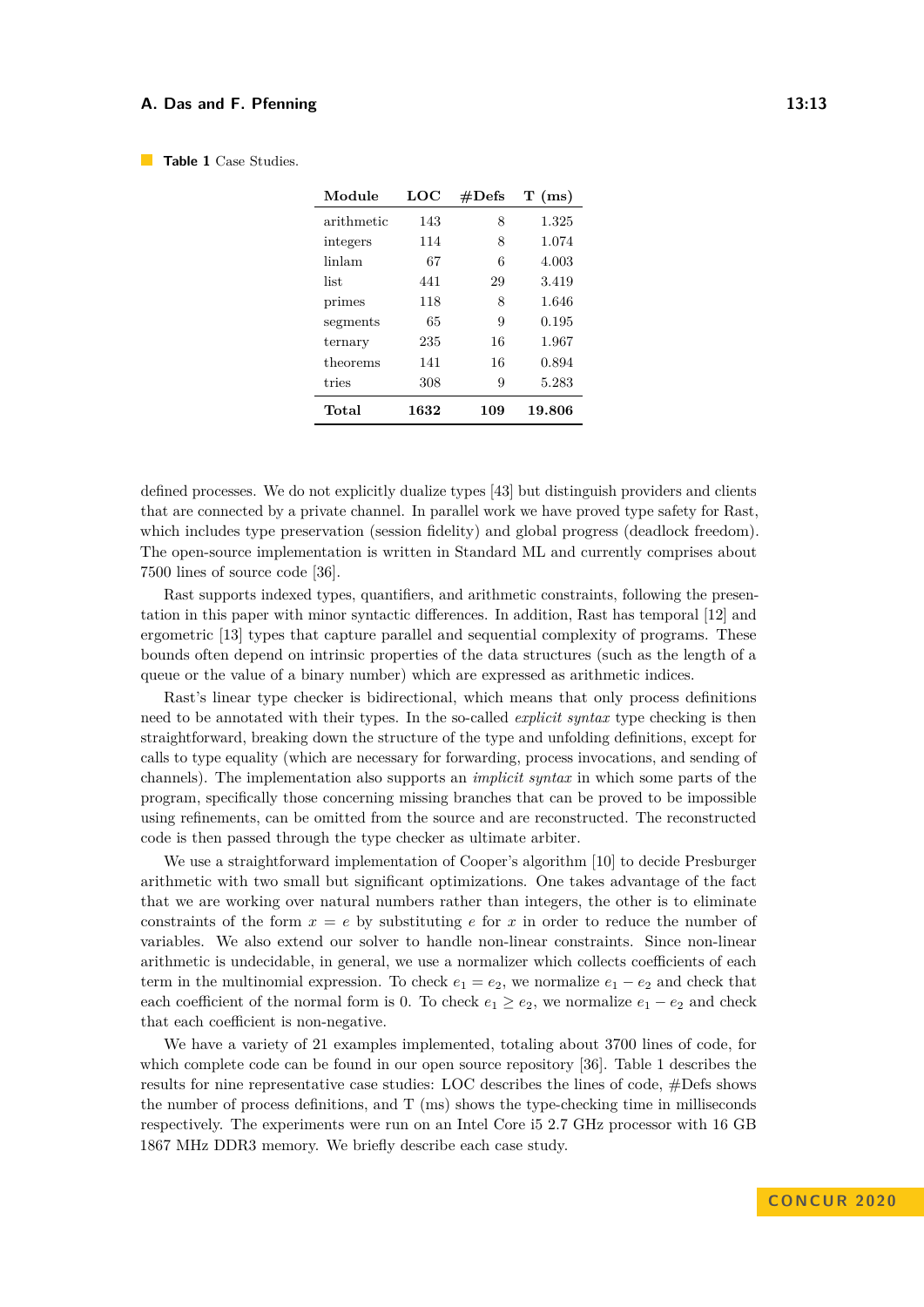#### **13:14 Session Types with Arithmetic Refinements**

- **1. arithmetic**: natural numbers in unary and binary representation indexed by their value and processes implementing standard arithmetic operations.
- **2. integers**: an integer counter represented using two indices *x* and *y* with value  $x y$ .
- **3. linlam**: expressions in the linear *λ*-calculus indexed by their size with an *eval* process to evaluate them (see below for an excerpt).
- **4. list**: lists indexed by their size with standard operations (e.g., *append, reverse, map*).
- **5. primes**: implementation of the sieve of Eratosthenes.
- **6. segments**: type  $\text{seg}[n] = \forall k.\text{list}[k] \rightarrow \text{list}[n+k]$  representing partial lists with constantwork append operation.
- **7. ternary**: natural numbers represented in balanced ternary form with digits 0*,* 1*,* −1, indexed by their value, and some standard operations on them.
- **8. theorems**: processes representing (circular [\[15\]](#page-15-4)) proofs of simple arithmetic theorems.
- **9. tries**: a trie data structure to store multisets of binary numbers, with constant amortized work insertion and deletion, verified with ergometric types.

**Linear** *λ***-calculus.** We briefly sketch the types in an implementation of the (untyped) linear *λ*-calculus in which the index objects track the size of the expression, because it uses multiple feature of the type system.

$$
\exp[n] = \bigoplus \{ \textbf{lam} : ?\{n > 0\}. \forall n_1. \exp[n_1] \rightarrow \exp[n_1 + n - 1], \\ \textbf{app} : \exists n_1. \exists n_2. ?\{n = n_1 + n_2 + 1\}. \exp[n_1] \otimes \exp[n_2] \}
$$

An expression is either a *λ*-abstraction (sending label **lam**) or an application (sending label **app**). In case of **lam**, the continuation receives a number  $n_1$  and an argument of size  $n_1$  and then behaves like the body of the  $\lambda$ -abstraction of size  $n_1 + n - 1$ . In case of **app**, it will send  $n_1$  and  $n_2$  such that  $n = n_1 + n_2 + 1$  followed an expression of size  $n_1$  and then behave as an expression of size  $n_2$ .

A value can only be a *λ*-abstraction

$$
\mathsf{val}[n] = \bigoplus \{ \mathsf{lam} : ?\{n > 0\}.\,\forall n_1.\exp[n_1] \multimap \exp[n_1 + n - 1]\}
$$

so the **app** label is not permitted. Type checking verifies that that the result of evaluating a linear *λ*-term is no larger than the original term. The declaration below expresses that *eval* [*n*] is client to a process sending a  $\lambda$ -expression of size *n* along channel *e* and provides a value of size *k*, where  $k \leq n$ .

 $(e : \exp[n]) \vdash eval[n] :: (v : \exists k. ? \{k \leq n\}$ . val $[k])$ 

# <span id="page-13-0"></span>**7 Further Related Work**

Traditional languages with dependent type refinements such as Zenger's [\[47\]](#page-17-4) or DML [\[46\]](#page-17-5) only use the rule of reflexivity as a criterion for equality of indexed types. This is justified in the context of these functional languages because data types are generative and therefore *nominal* in nature. This is also true for more recent languages with linearity and value-dependent types such as Granule [\[32\]](#page-16-10).

Session type systems that allow dependencies are label-dependent session types [\[39\]](#page-17-7) and richer linear type theories [\[40,](#page-17-11) [33,](#page-16-11) [41\]](#page-17-12). Toninho et al. [\[40,](#page-17-11) [33\]](#page-16-11) allow sufficient dependencies that, in general, proofs must be sent in some circumstances. They do not provide a type equality algorithm or implementation. In a more recent paper, Toninho et al. [\[41\]](#page-17-12) propose a dependent type theory with rich notions of value and process equality based on *βη*-congruences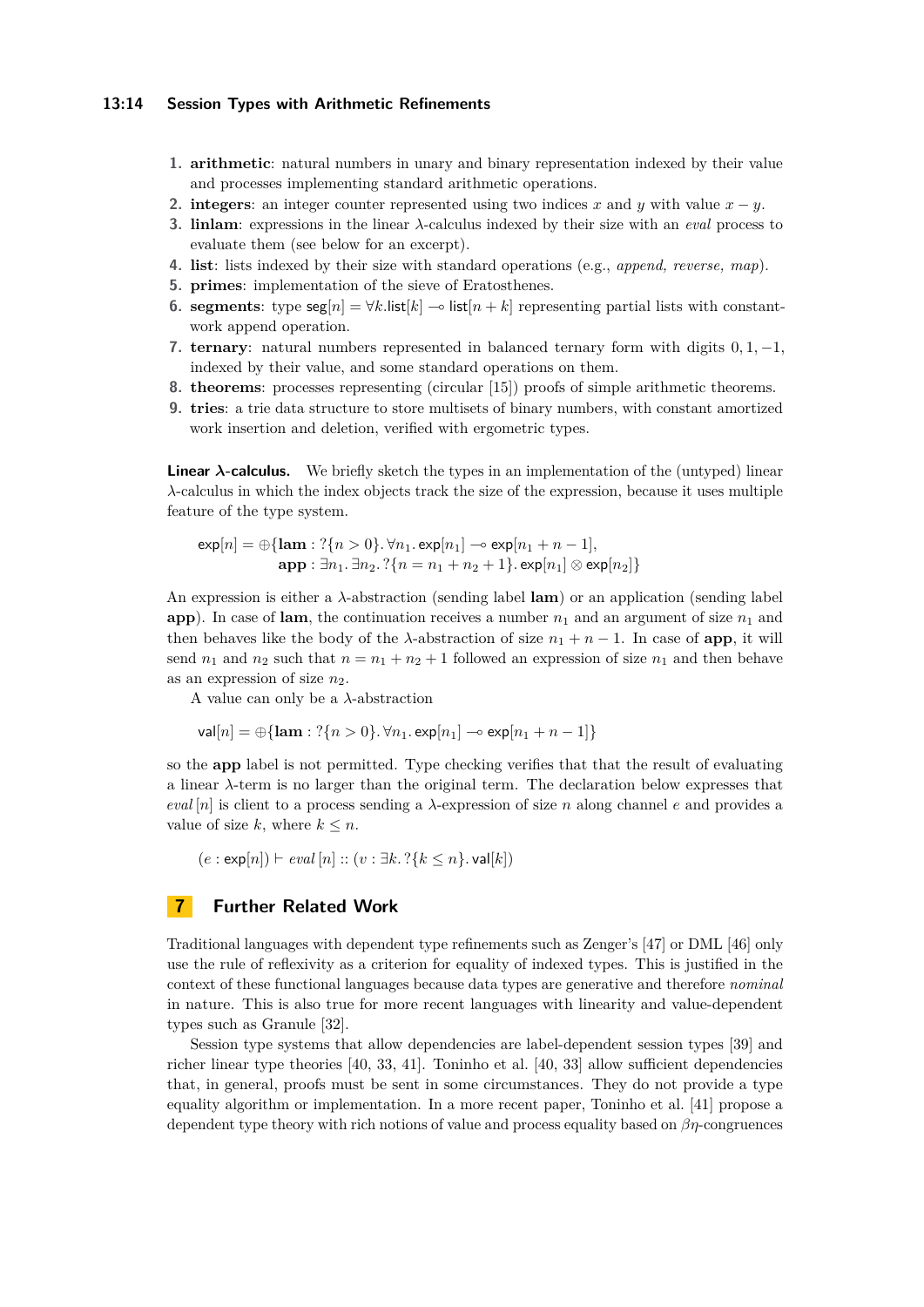and certain process equalities, but they do not discuss decidability or algorithms for type checking or type equality. Wu and Xi [\[44\]](#page-17-13) propose a dependent session type system based on ATS [\[45\]](#page-17-14) formalizing type equality in terms of subtyping and regular constraint relations. They mention recursive session types as a possible extension, but do not develop them nor investigate properties of the required type equality.

Linearly refined session types  $\left[2, 16\right]$  $\left[2, 16\right]$  $\left[2, 16\right]$  extend the  $\pi$ -calculus with capabilities from a fragment of multiplicative linear logic. These capabilities encode an authorization logic enabling fine-grained specifications and are thus not directly comparable to arithmetic refinements. Session types with limited arithmetic refinements (only base types could be refined) have been proposed for the purpose of runtime monitoring [\[20,](#page-16-7) [19\]](#page-16-8), which is complementary to our uses for static verification. They have also been proposed to capture work [\[13,](#page-15-6) [11\]](#page-15-9) and parallel time [\[12\]](#page-15-5), but parameterization over index objects was left to an informal meta-level and not part of the object language. Consequently, these languages contain neither constraints nor quantifiers, and the metatheory of type equality, type checking, and reconstruction in the presence of index variables was not developed.

Several other generalizations of session types for specification and verification have been proposed. Generalizing the idea of "Design by Contract" [\[29\]](#page-16-13) to distributed domains, session types have been elaborated with logical predicates to obtain *global assertions* [\[4\]](#page-15-10). Actris [\[23\]](#page-16-14) combines concurrent separation logics with session types for reasoning about message passing in the presence of other concurrency paradigms. Actris is able to prove functional correctness of a distributed merge sort, a distributed load-balancing mapper, and a variant of the mapreduce model. Context-free session types [\[38\]](#page-17-3) are another generalization of basic session types in a different direction, essentially allowing the concatenation of sessions. This generalization has decidable type checking and type equality problems that have been shown to be efficient in practice [\[1\]](#page-15-11).

Asynchronous session types [\[18\]](#page-16-15) have a notion of subtyping under different assumptions regarding communication behavior [\[31\]](#page-16-16). The resulting subtyping relation also turns out to be undecidable [\[6,](#page-15-12) [27\]](#page-16-17) with the development of recent practical incomplete algorithms [\[5\]](#page-15-13). The expressive power of asynchronous session subtyping seems incomparable to our arithmetically refined session types.

# **8 Conclusion**

This paper explored the metatheory of session types with arithmetic refinements, showing the undecidability of type equality. Nevertheless, we have shown a sound, but incomplete algorithm that has performed well over a range of examples in our Rast implementation.

Natural extensions include nonlinear arithmetic and other constraint domains, balancing practicality of type checking with expressive power. We would also like to generalize from type equality to subtyping, replacing the notion of bisimulation with a simulation. Clearly, this will be undecidable as well, but the pioneering work by Gay and Hole and the characteristics of our algorithms suggest that it should extend cleanly and remain practical.

Finally, we would also like to generalize our approach to a mixed linear/nonlinear language [\[3\]](#page-15-14) or all the way to adjoint session types [\[34,](#page-16-18) [35\]](#page-17-15). Since the main issues of type equality are orthogonal to the presence or absence of structural properties, we conjecture that the algorithm proposed here will extend to this more general setting.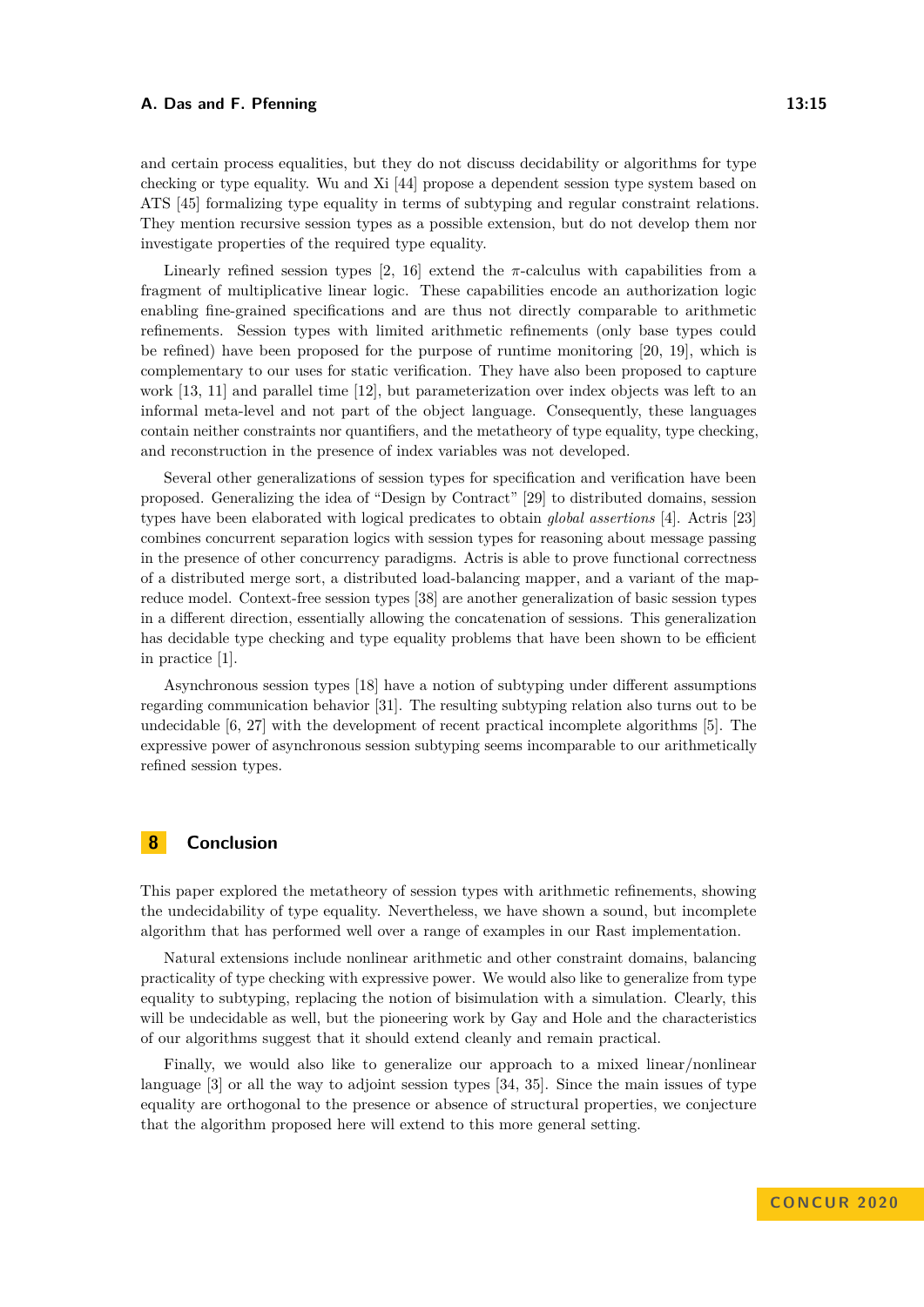#### **References**

- <span id="page-15-11"></span>**1** Bernardo Almeida, Andreia Mordido, and Vasco T. Vasconcelos. Deciding the bisimilarity of context-free session types. In A. Biere and D. Parker, editors, *16th International Conference on Tools and Algorithms for the Construction and Analysis of Systems (TACAS 2020)*, pages 39–56, Dublin, Ireland, April 2020. Springer LNCS 12079.
- <span id="page-15-8"></span>**2** Pedro Baltazar, Dimitris Mostrous, and Vasco T. Vasconcelos. Linearly refined session types. In S. Alves and I. Mackie, editors, *International Workshop on Linearity (LINEARITY 2012)*, pages 38–49, Tallinn, Estonia, April 2012. EPTCS 101.
- <span id="page-15-14"></span>**3** Nick Benton. A mixed linear and non-linear logic: Proofs, terms and models. In L. Pacholski and J. Tiuryn, editors, *Selected Papers from the 8th International Workshop on Computer Science Logic (CSL 1994)*, pages 121–135, Kazimierz, Poland, September 1994. Springer LNCS 933. An extended version appears as Technical Report UCAM-CL-TR-352, University of Cambridge.
- <span id="page-15-10"></span>**4** Laura Bocchi, Kohei Honda, Emilio Tuosto, and Nobuko Yoshida. A theory of design-bycontract for distributed multiparty interactions. In Paul Gastin and François Laroussinie, editors, *CONCUR 2010 - Concurrency Theory*, pages 162–176, Berlin, Heidelberg, 2010. Springer Berlin Heidelberg.
- <span id="page-15-13"></span>**5** Mario Bravetti, Marco Carbone, Julien Lange, Nobuko Yoshida, and Gianluigi Zavattaro. A sound algorithm for asynchronous session subtyping. In W. Fokkink and R. van Glabbeek, editors, *30th International Conference on Concurrency Theory (CONCUR 2019)*, pages 38:1–38:16, Amsterdam, The Netherlands, August 2019. LIPIcs 140.
- <span id="page-15-12"></span>**6** Mario Bravetti, Marco Carbone, and Gianluigi Zavattaro. Undecidability of asynchronous session subtyping. *Information & Computation*, 256:300–320, 2017.
- <span id="page-15-2"></span>**7** Luís Caires, Jorge A. Pérez, Frank Pfenning, and Bernardo Toninho. Behavioral polymorphism and parametricity in session-based communication. In M.Felleisen and P.Gardner, editors, *Proceedings of the European Symposium on Programming (ESOP'13)*, pages 330–349, Rome, Italy, March 2013. Springer LNCS 7792.
- <span id="page-15-0"></span>**8** Luís Caires and Frank Pfenning. Session types as intuitionistic linear propositions. In P.Gastin and F.Laroussinie, editors, *Proceedings of the 21st International Conference on Concurrency Theory (CONCUR 2010)*, pages 222–236, Paris, France, August 2010. Springer LNCS 6269.
- <span id="page-15-1"></span>**9** Luís Caires, Frank Pfenning, and Bernardo Toninho. Linear logic propositions as session types. *Mathematical Structures in Computer Science*, 26(3):367–423, 2016. Special Issue on Behavioural Types.
- <span id="page-15-7"></span>**10** David C. Cooper. Theorem proving in arithmetic without multiplication. *Machine Intelligence*, 7:91–99, 1972.
- <span id="page-15-9"></span>**11** Ankush Das, Stephanie Balzer, Jan Hoffmann, Frank Pfenning, and Ishani Santurkar. Resourceaware session types for digital contracts, 2019. [arXiv:1902.06056](http://arxiv.org/abs/1902.06056).
- <span id="page-15-5"></span>**12** Ankush Das, Jan Hoffmann, and Frank Pfenning. Parallel complexity analysis with temporal session types. In M. Flatt, editor, *Proceedings of International Conference on Functional Programming (ICFP 2018)*, pages 91:1–91:30, St. Louis, Missouri, USA, September 2018. ACM.
- <span id="page-15-6"></span>**13** Ankush Das, Jan Hoffmann, and Frank Pfenning. Work analysis with resource-aware session types. In A. Dawar and E. Grädel, editors, *Proceedings of 33rd Symposium on Logic in Computer Science (LICS'18)*, pages 305–314, Oxford, UK, July 2018.
- <span id="page-15-3"></span>**14** Ankush Das and Frank Pfenning. Rast: Resource-aware session types with arithmetic refinements. In Z. Ariola, editor, *5th International Conference on Formal Structures for Computation and Deduction (FSCD 2020)*, pages 4:1–4:17. LIPIcs 167, June 2020. System description. To appear.
- <span id="page-15-4"></span>**15** Farzaneh Derakhshan and Frank Pfenning. Circular proofs as session-typed processes: A local validity condition, August 2019. [arXiv:1908.01909](http://arxiv.org/abs/1908.01909).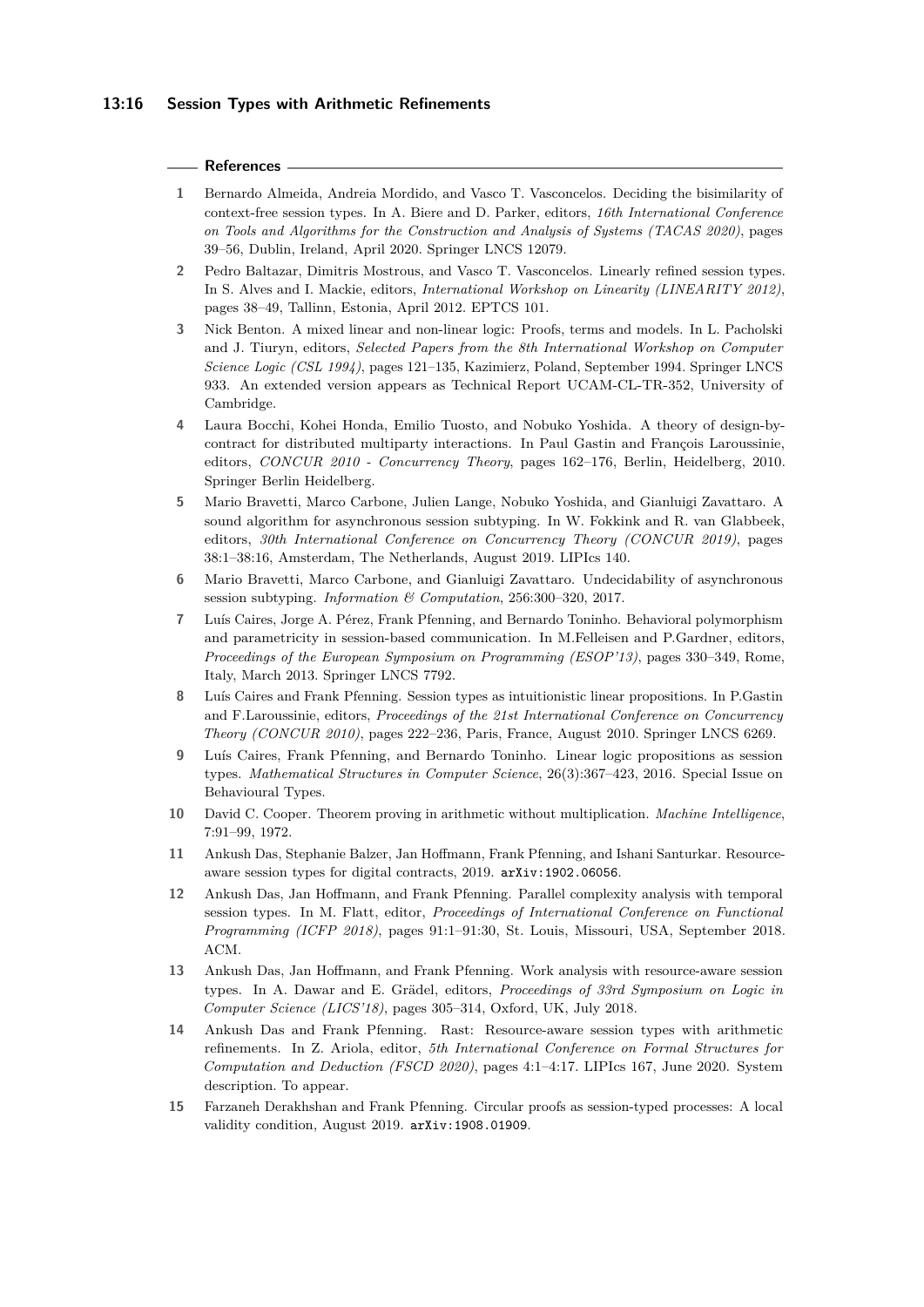- <span id="page-16-12"></span>**16** Juliana Franco and Vasco T. Vasconcelos. A concurrent programming language with refined session types. In S. Counsell and M. Núñez, editors, *Software Engineering and Formal Methods (SEFM 2013)*, pages 15–28, Madrid, Spain, September 2013. Springer LNCS 8368.
- <span id="page-16-3"></span>**17** Simon J. Gay and Malcolm Hole. Subtyping for session types in the *π*-calculus. *Acta Informatica*, 42(2–3):191–225, 2005.
- <span id="page-16-15"></span>**18** Simon J. Gay and Vasco T. Vasconcelos. Linear type theory for asynchronous session types. *Journal of Functional Programming*, 20(1):19–50, January 2010.
- <span id="page-16-8"></span>**19** Hannah Gommerstadt. *Session-Typed Concurrent Contracts*. PhD thesis, Carnegie Mellon University, September 2019. Available as Technical Report CMU-CS-19-119.
- <span id="page-16-7"></span>**20** Hannah Gommerstadt, Limin Jia, and Frank Pfenning. Session-typed concurrent contracts. In A. Ahmed, editor, *European Symposium on Programming (ESOP'18)*, pages 771–798, Thessaloniki, Greece, April 2018. Springer LNCS 10801.
- <span id="page-16-4"></span>**21** Dennis Griffith. *Polarized Substructural Session Types*. PhD thesis, University of Illinois at Urbana-Champaign, April 2016.
- <span id="page-16-6"></span>**22** Dennis Griffith and Elsa L. Gunter. LiquidPi: Inferrable dependent session types. In *Proceedings of the NASA Formal Methods Symposium*, pages 186–197. Springer LNCS 7871, 2013.
- <span id="page-16-14"></span>**23** Jonas Kastberg Hinrichsen, Jesper Bengtson, and Robbert Krebbers. Actris: Session-type based reasoning in separation logic. *Proc. ACM Program. Lang.*, 4(POPL), December 2019. [doi:10.1145/3371074](https://doi.org/10.1145/3371074).
- <span id="page-16-0"></span>**24** Kohei Honda. Types for dyadic interaction. In E. Best, editor, *4th International Conference on Concurrency Theory (CONCUR 1993)*, pages 509–523. Springer LNCS 715, 1993.
- <span id="page-16-1"></span>**25** Kohei Honda, Vasco T. Vasconcelos, and Makoto Kubo. Language primitives and type discipline for structured communication-based programming. In C. Hankin, editor, *7th European Symposium on Programming Languages and Systems (ESOP 1998)*, pages 122–138. Springer LNCS 1381, 1998.
- <span id="page-16-2"></span>**26** Kohei Honda, Nobuko Yoshida, and Marco Carbone. Multiparty asynchronous session types. In G. Necula and P. Wadler, editors, *Proceedings of the 35th Symposium on Principles of Programming Language (POPL 2008)*, pages 273–284, San Francisco, California, USA, January 2008. ACM.
- <span id="page-16-17"></span>**27** Julien Lange and Nobuko Yoshida. On the undecidability of asynchronous session subtyping. In *Proceedings of the 20th International Conference on Foundations of Software Science and Computation Structures (FoSSaCS 2017)*, pages 441–457. Springer LNCS 10203, 2017.
- <span id="page-16-9"></span>**28** Sam Lindley and J. Garrett Morris. Talking bananas: Structural recursion for session types. In J. Garrigue, G. Keller, and E. Sumii, editors, *Proceedings of the 21st International Conference on Functional Programming*, pages 434–447, Nara, Japan, September 2016. ACM.
- <span id="page-16-13"></span>**29** Bertrand Meyer. Applying "design by contract". *Computer*, 25(10):40–51, October 1992. [doi:10.1109/2.161279](https://doi.org/10.1109/2.161279).
- <span id="page-16-5"></span>**30** Marvin L. Minsky. *Computation: Finite and Infinite Machines*. Prentice-Hall, Inc., USA, 1967.
- <span id="page-16-16"></span>**31** Dimitris Mostrous and Nobuko Yoshida. Session typing and asynchronous subtyping for the higher-order *π*-calculus. *Information & Computation*, 241:227–263, 2015.
- <span id="page-16-10"></span>**32** Dominic Orchard, Vilem-Benjamin Liepelt, and Harley Eades, III. Quantitative program reasoning with graded modal types. In *International Conference on Functional Programming (ICFP 2019)*, pages 110:1–110:30, Berlin, Germany, August 2019. ACM.
- <span id="page-16-11"></span>**33** Frank Pfenning, Luís Caires, and Bernardo Toninho. Proof-carrying code in a session-typed process calculus. In *1st International Conference on Certified Programs and Proofs (CPP 2011)*, pages 21–36, Kenting, Taiwan, December 2011. Springer LNCS 7086.
- <span id="page-16-18"></span>**34** Frank Pfenning and Dennis Griffith. Polarized substructural session types. In A. Pitts, editor, *Proceedings of the 18th International Conference on Foundations of Software Science and Computation Structures (FoSSaCS 2015)*, pages 3–22, London, England, April 2015. Springer LNCS 9034. Invited talk.